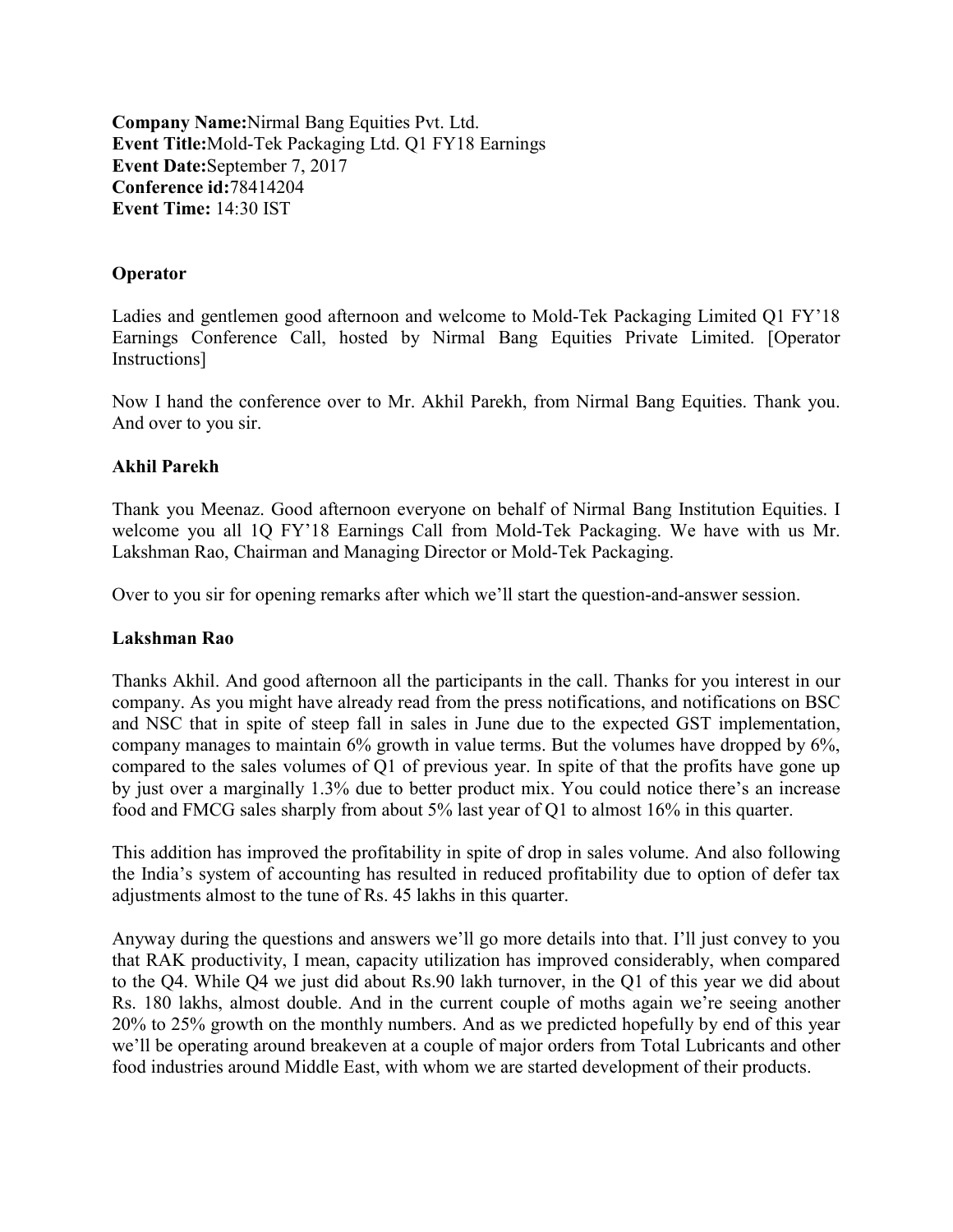And new plants of APAL Asian Paints we acquired the land and the building designs are just being finalized and plants are expected to go into production one by around July, August of next year and another by end of the calendar year 2018. So both the projects are online. And the expansion of the food and FMCG at Hyderabad is happening at a rapid pace. As expected by December we'll be completing this first phase wherein we are expanding the IML label capacity, we are expanding the thin wall container molding capacity, which will be almost more than double from 1,400 tons to 3,000 tons. Autofit will be ready by December and rest will be by June next year.

This is in anticipation of food and FMCG orders from various MNCs and other generic products which we are introducing. So all these lead to a much better performance in the coming quarters. Of course, June and July both are affected due to GST. The movement of goods has come down and hence packaging materials movement has come down considerably in June. Similarly in July also the trend was very negative. But August and September things have started stabilizing and we are noticing back our growth. So hopefully second quarter we might at least end up in a single-digit growth number.

Going forward we hope these should improve because of the impact of GST absorbed now. And normal demand patterns are establishing.

So having said this I thank you once again for your interest, I'll put back to audience for question-and-answer session.

## **Question-and-Answer Session**

# **Operator**

Thank you very much. [Operator Instructions] Mr. Akhil Parekh, you may ask the question.

### **Akhil Parekh**

Because of Harvey we have been reading some news in terms of plant shutdowns for PP. Can you please shed some light on it. Are those news true and are we seeing any pressure on the raw material side.

### **Lakshman Rao**

Absolutely nothing, because as you all know raw material pricing is directly adjusted every month in our pricing with each and every client. So the impact of PP price increase which we hardly saw about a Rs. 1000 in this month would be passed on to the client. So it will not have any impact.

### **Akhil Parekh**

How much is the current price right now.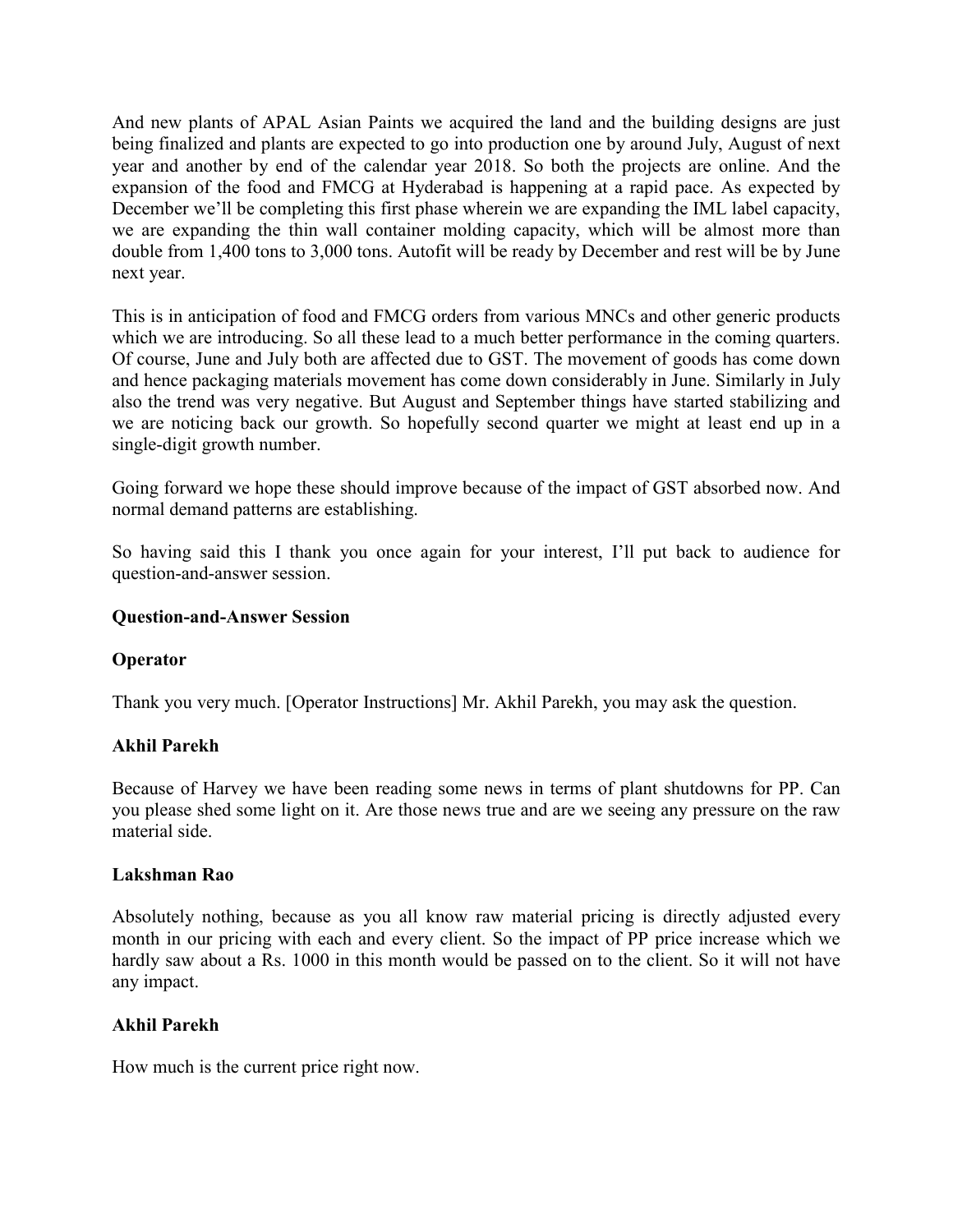Current price is around 88 now, last quarter it was 89. Actually it has come down from the last quarter average, currently it is around 85, 86.

## **Akhil Parekh**

And second for this food and FMCG in the note you have mentioned that we have 15% has been contributed from food and FMCG segment any new clients apart from the 15% coming from Mondelez, any other big clients who have contributed in the food and FMCG segment.

## **Lakshman Rao**

Yeah, one of the big clients is Cadbury, MondelezLickables, a product we launched. So that has added a considerable numbers, MTR and other food companies are also taking thinwall IML containers. So these are the two major contributors and other minor push from other food companies has contributed this kind of growth. And in fact we are still working with many other MNCs on different product ideas which would take some time to introduce, so all the mold development, robot development is three to six months timeframe. So couple of projects are in the final stage growing ahead.

So as I told you in the past it will be keep on accumulating over a period of every six months or one year we will be adding couple of new products which would be adding numbers in the food and FMCG.

### **Akhil Parekh**

And so how do we see this contribution from FNF at the end of FY2018 and FY2019.

### **Lakshman Rao**

This year, as it is in fact, if you remember last con calls, I have mentioned 15% to 17% is our target for this year. We are already at 15.8%. So I think we will be ending at least 17%, 18% of the overall sales coming from food and FMCG this year. and we should be targeting more than 20% for the year 2018, 2019.

### **Akhil Parekh**

Okay, thank you sir, I will get back in queue.

# **Operator**

Thank you Mr. Akhil Parekh. We have Ms. Suvarna Joshi from Axis Security. You may speak.

### **Suvarna Joshi**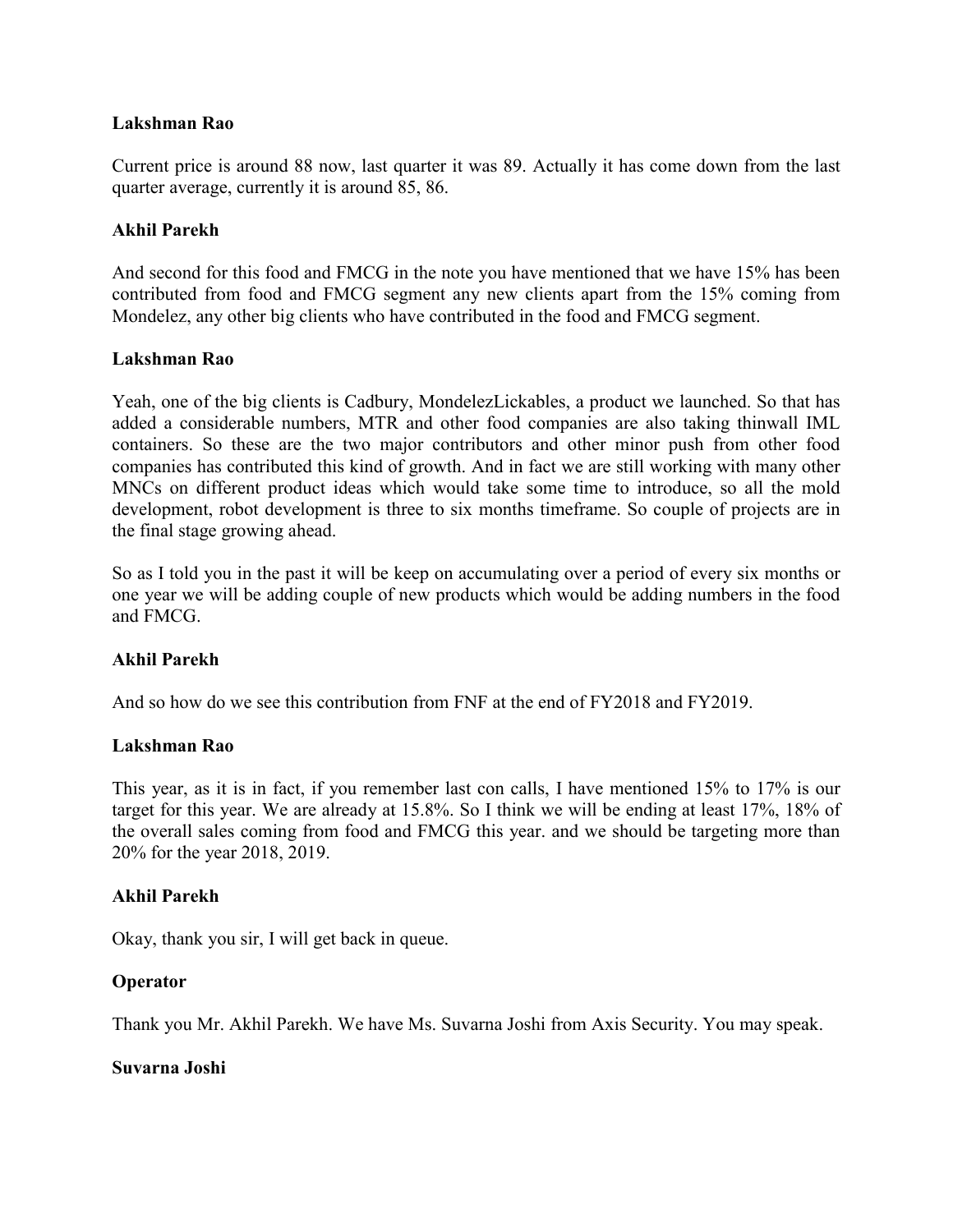Sir, good afternoon and thank you for the opportunity and many congratulations on the good set of EBITDA per kg that we have clocked. I think it is about 33 and in the previous con call we stated that we intend to achieve about 28, 29 levels in FY2018. So the first question is do you think we are going to sustain these levels of EBITDA per kg, or EBITDA per ton that we have clocked in the first quarter. And the second question is we had also mentioned about some big orders from one of the companies who is going to enter in the paints industry. So any update on that front as well.

## **Lakshman Rao**

To answer your first question the EBITDA margins of 33 is really something which we also found very encouraging. And we hope that we'll be able to maintain this throughout the year.

Coming to your second question, we still not signed a commercial agreement with them, the pricing and other modalities are being discussed now. Models and designs have been approved, so I cannot revel the details now. But certainly its' going to happen in the year 1819, commercial production has to start for them in 1819.

### **Suvarna Joshi**

So sir it will start from the second half of FY'19 or as soon as...

## **Lakshman Rao**

Say we're aiming at about May, June. So…

### **Suvarna Joshi**

Okay.

### **Lakshman Rao**

You can say middle of next year, calendar year or financial year.

### **Suvarna Joshi**

Sure. Sure sir. And sir coming to Dubai, you mentioned that we are getting some good orders from some of the food and FMCG players.

## **Lakshman Rao**

Yes.

### **Suvarna Joshi**

So these are essentially the dairy companies or are there any other players like we have in…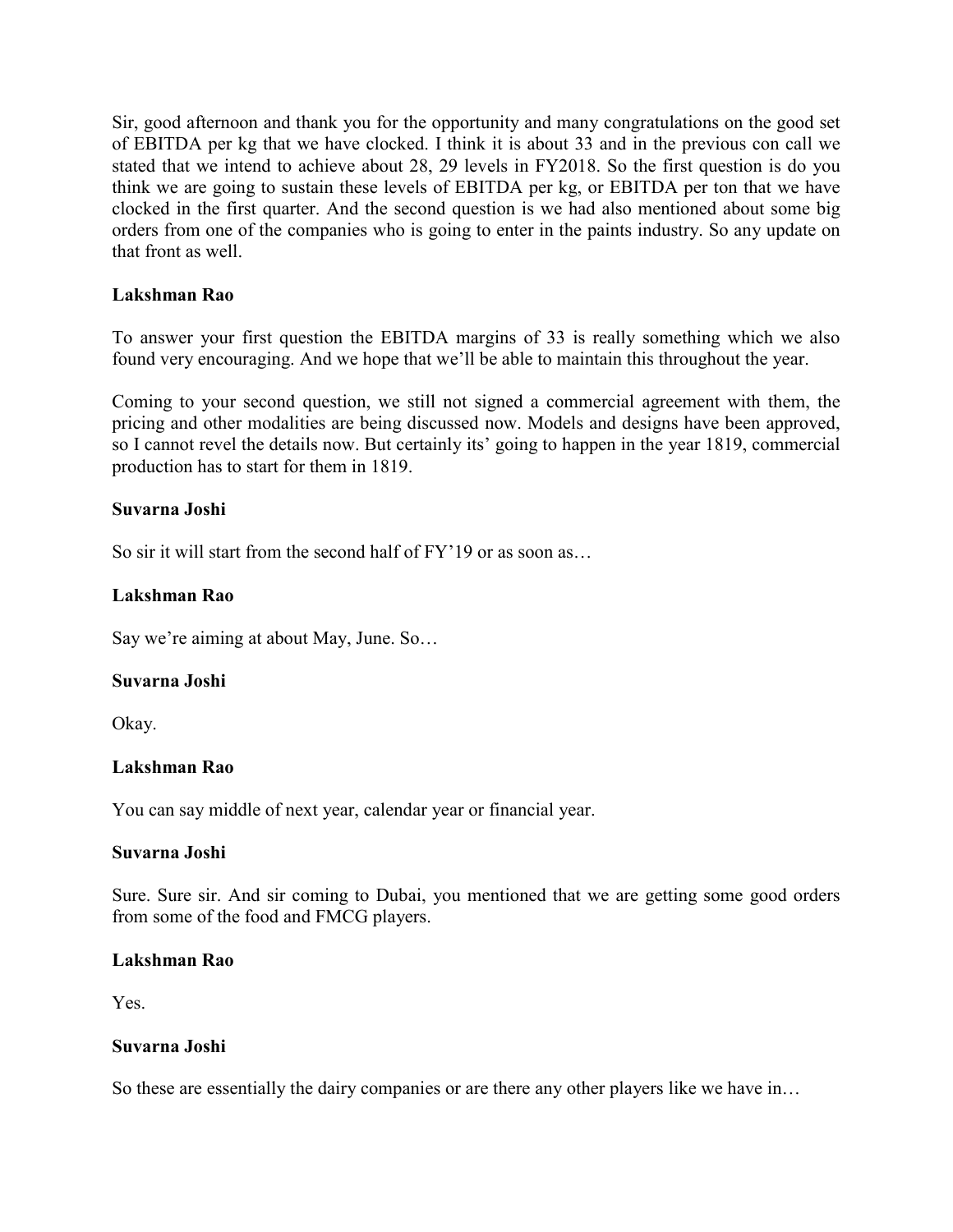We are immediately aiming at the diary companies because the entire product range of diary companies is available with us. So whatever is the immediate growth that is coming now is from diary companies. We also have a range for grease lubricants, which are catching up now with the total adding – replacing their tin containers with plastics. So we are participating with them and giving them all the developmental support. So hopefully in the next three months to six months total can emerge as one of the major clients for us in Gulf.

### **Suvarna Joshi**

So sir RAK, what kind of revenues are we expecting? I mean we understand that breakeven we are thinking should be happening by the end of this fiscal year that is by March 2018 or so. If you could just put it in terms of absolute numbers contribution to top line it will be really helpful?

### **Lakshman Rao**

Yes see currently last quarter in the Q4, that's the first quarter effectively. We just did Rs. 91 lakhs turnover. In the Q1 this year we have done Rs. 180 lakhs, which is still not enough to reach breakeven. And currently we are operating around Rs. 80 lakhs, Rs. 90 lakhs per month, that is again another 20%, 25% better than the Q1. But I think most probably our breakeven point would be in the region of around Rs. 1.5 crores to Rs. 2 crores, let's say Rs. 2 crores per month sale, which we hope we achieve by November, December.

So it has to – as I said, at least one to two, one and half year it takes to cross breakeven. Having started production in November, last year. So we hope this November, December we should be hitting the BEP and thereafter that RAK plant also will start contributing to the bottom-line.

### **Suvarna Joshi**

Sure sir. That's it from my end for now. If I have any further Qs I shall come back in the queue. Thank you. And wish you all the best sir.

### **Lakshman Rao**

Thank you.

### **Operator**

Thank you. [Operator Instructions] Bobby Jayaram, from Falcon Investment. You may speak.

### **Bobby Jayaram**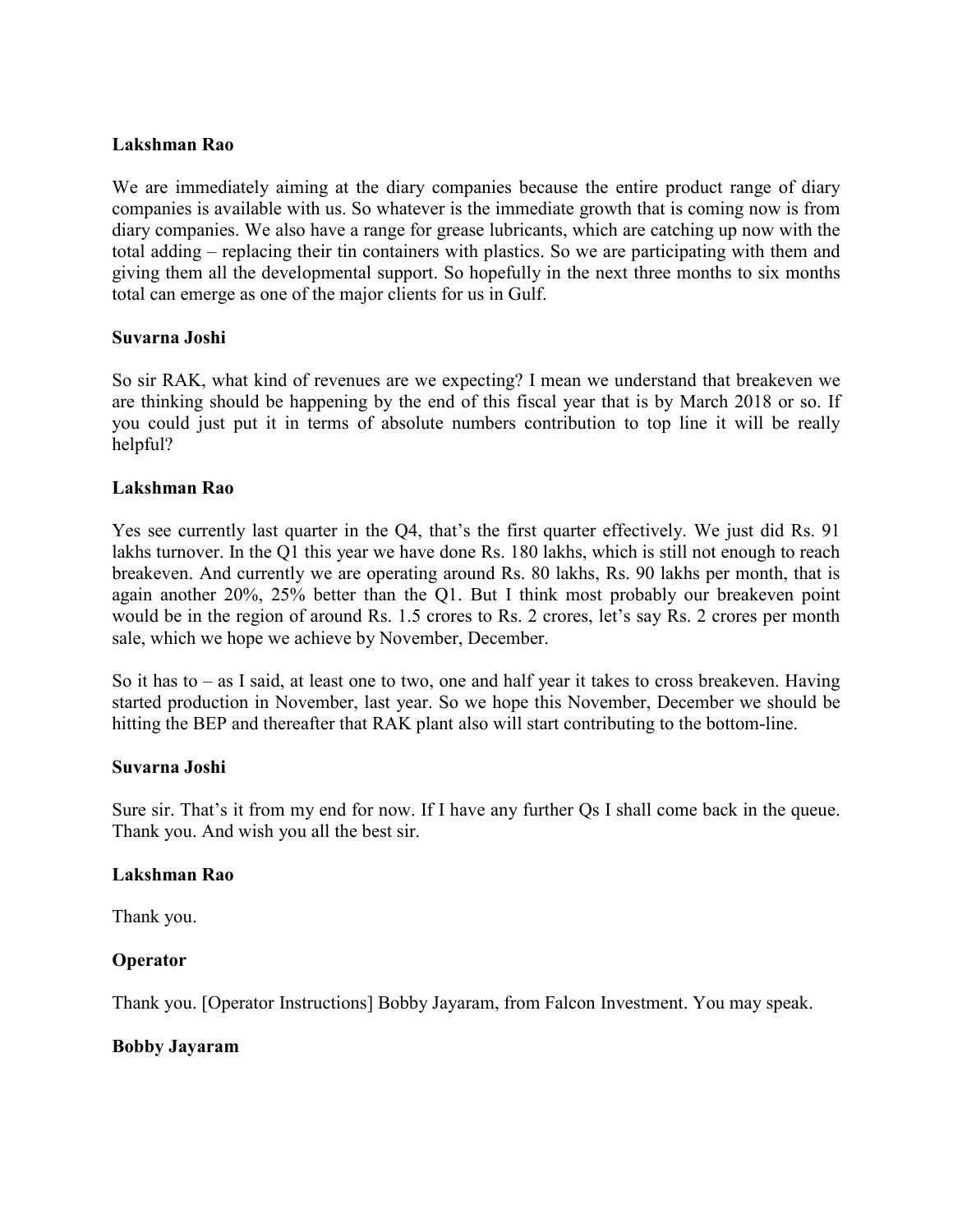Yes hello. How you have been able to break into the food and FMCG market, given there are already established players there? So is that mostly a pricing issue or what are the dynamics like?

## **Lakshman Rao**

Yes one of the issues is certainly pricing but that's not all the reason because the supplies are coming all the way from Saudi and Turkey. Apart from one or two small players in Dubai. So one major reason for these diaries to shift to us is availability, and faster delivery and with little price advantage possibility transport cost savings. So these are the motives for them to shift.

And when they visited our plant and the way we maintain the health hygienic standards they are at par with European or American standards. So they were presently surprised and they were very happy to associate with us, because diaries and food products require very good manufacturing practices and premises which we have created in REK [ph] (0:14:39).

### **Bobby Jayaram**

Right. But do you have any plans to do this in India as well?

## **Lakshman Rao**

In India we already did it in our Hyderabad plant, where we got ISS2000 certification. And we are now the pleasant expansion of that 1,400 tons capacity to 3,000, tons, 3,300 tons is happening right here in Hyderabad. But the similar facilities as in RAK, similar driving conditions and manufacturing practices.

### **Bobby Jayaram**

Right, India has always the competitive dynamics is that very competitive sector.

# **Lakshman Rao**

As of in IML there are hardly couple of players other than Mold-Tek and those two also are in the small way with like a few robos, so as far as IML content manufacturing is concerned, there also generic products that means products which were made for ice creams, made for some cheese or butter which would be sold to each and everybody by just changing the IML but while they come to specific products like Cadbury's or MTR or some products which we are now developing for GSK and others. There are specific products that means molds, robo and everything need to be made aligning with the shapes and sizes of the containers, the individual client.

In which case the client also invest on the molds so there will be longevity of the order and better realization and issued business. So in that field we are the only player as of today in IML.

### **Bobby Jayaram**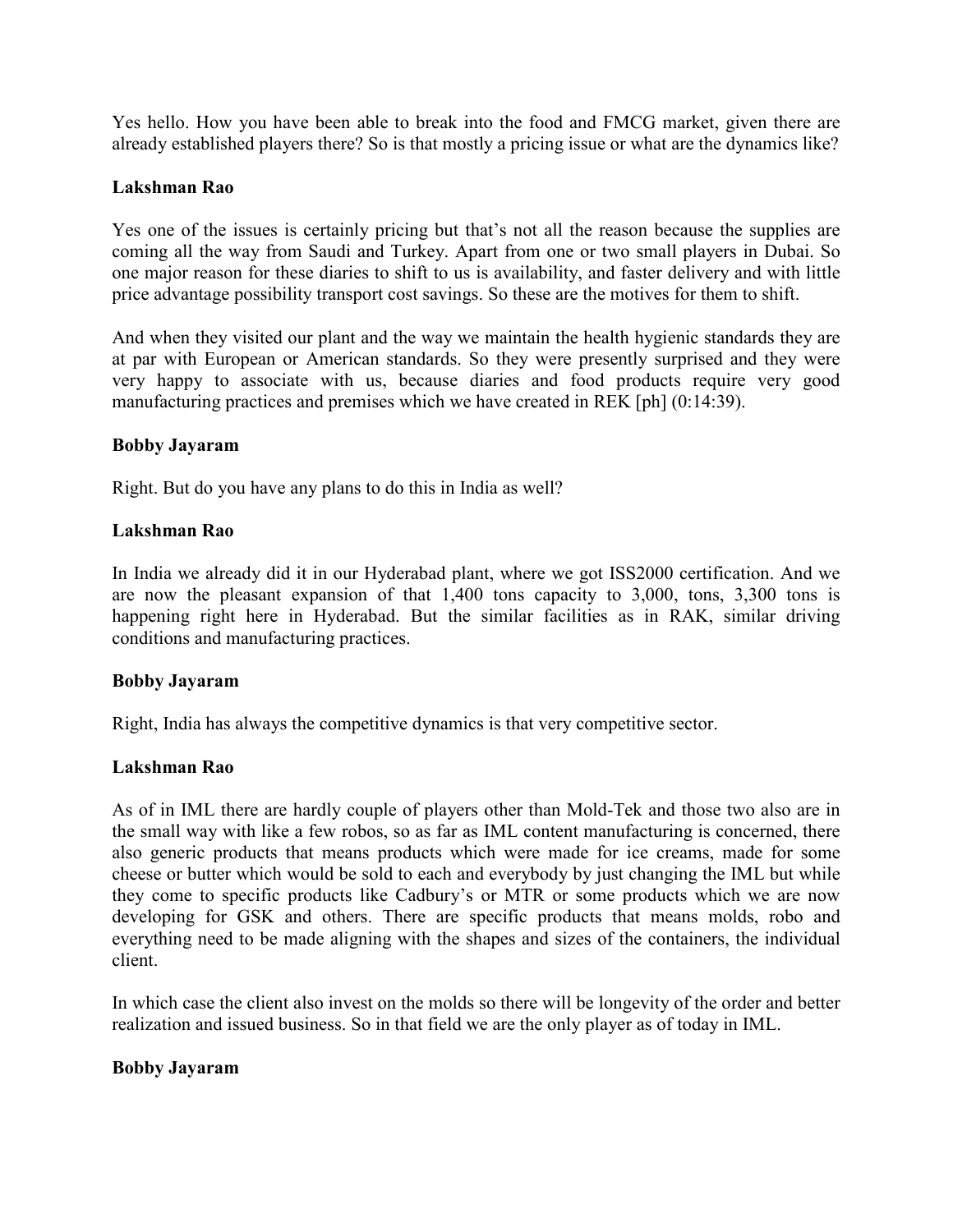What is the penetration rate for IML?

# **Lakshman Rao**

The penetration rate you can get from the numbers that are improving year-after-year or quarteron-quarter, last year while the entire year we ended up with around 48% of a sale coming from labels, label for the containers, its now become 54.5% in Q1, this was below 25% two years ago. So gradually more and more sales are coming from IML and of course HCL but food and FMCG is the main segment where everything that we produce is generally with IML.

# **Bobby Jayaram**

Right now. I also mean what proportion for the industry as a whole what is the proportion of manufacturers that go for IML.

## **Lakshman Rao**

As I said again there were hardly few players in the IML segment so if you look at it the whole paint industry I can't comment because our side itself is hardly 40% of our sales to paint industry goes in IML. In the case of better its somewhere around 50%, 55% but in the overall industry other than us there is no other supplier to the paint and lube industry. So if you look at the overall industry of paint maybe it could be as low as 10%, 12%. Similarly lube also it could be 20%, 25%. Food and FMCG this is where we are just entering for last two and a half years. Ice creams have adopted IML, cheese and butter, yes they adopted but most of these nutrition foods, coffee or even foods like chocolates, biscuits and many other applications, yogurts IML is there to get in.

So we are working with most of these MNCs who are active in this product and trying to turn their non-IML products into IML. So that process is mainly through Mold-Tek maybe there are one or two small players in Delhi and Ahmedabad who are also giving them some supplies, but they are mostly tied up with generic products like some products which are made for everybody. But when it comes to specifics that are hardly I'd say 60% to 70% directly say 80% of new development is happening only in Mold-Tek.

# **Bobby Jayaram**

Why are new players entering this industry if its lucrative?

# **Lakshman Rao**

It is lucrative so it is technologically very advanced to just given idea, a couple of our competitors in the field of paint and lube that is Jolly Plastics and Hi-Tech which are reasonably big players about Rs. 200 crores, Rs. 300 crores turnover, they are being using the robo, they purchase robos at least four, four and a half years ago. And even today they are not very successful in getting proper productivity over them in terms of quality, in terms of rejection rate or in terms of giving consistent suppliers.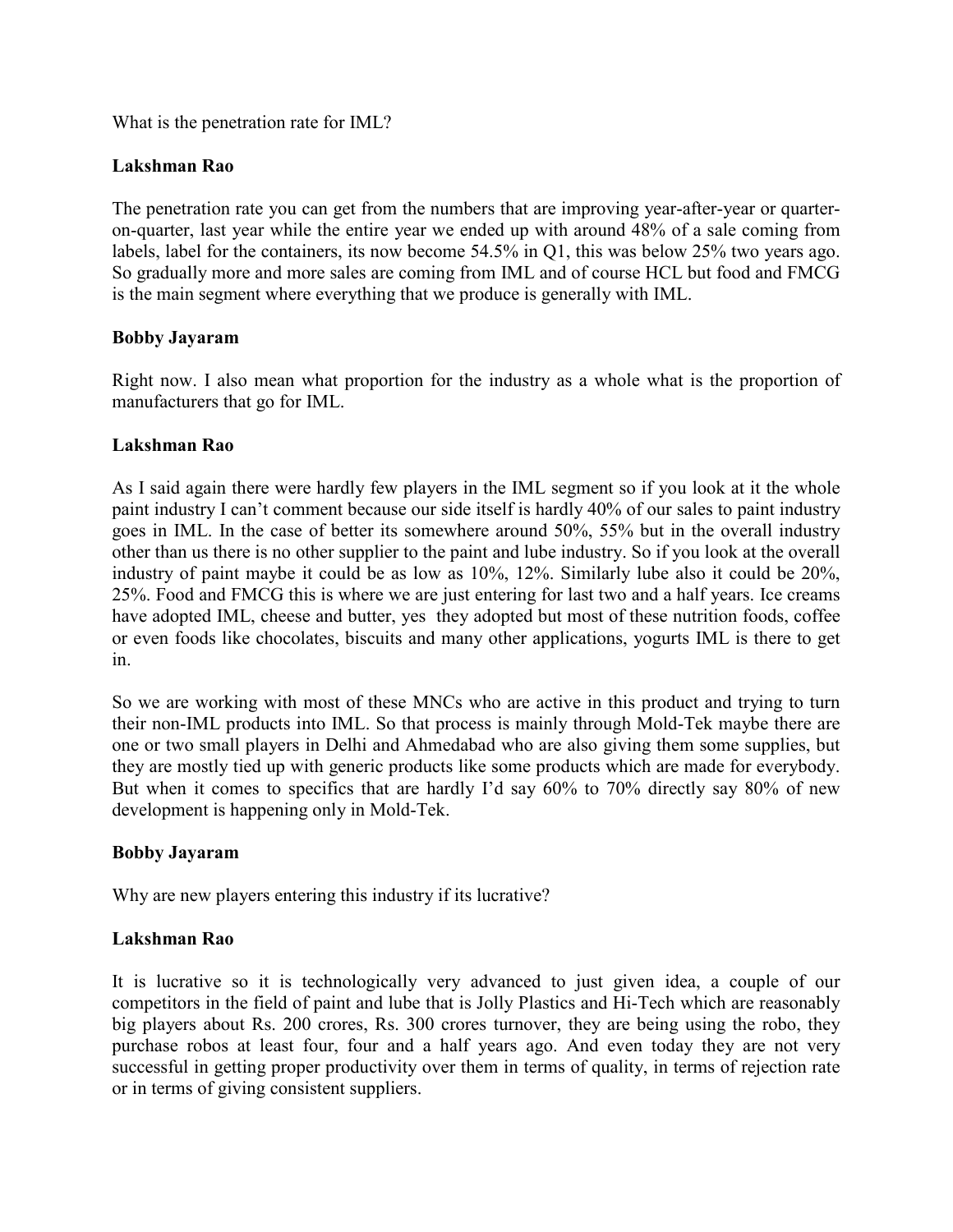I don't the latest status but even six months ago they were into supplying any major volumes to any of the paint companies. Where we already supplying IMLs the last three, four years, so its just not the ability to invest on robots but our ability to get a consistent molding, consistent quality and controlled rejection rate place the major lesson, especially bigger containers like paint and lubes. So in small containers its much easier get off to IML. That's where this couple of companies which I mentioned in Delhi and Ahmedabad they are doing a decent job. But come to the big containers where our painted lubs and anything above 1 liter I call it as bigger container. There you will need laminated label IML and there are challenges with handling that label and executing.

## **Bobby Jayaram**

All right, thank you very much.

## **Lakshman Rao**

Thank you.

# **Operator**

Thank you. Next question comes from RohitChabla from Axis Securities. You may ask your question.

### **RohitChabla**

Yeah. Hello. Good afternoon, sir.

### **Lakshman Rao**

Good afternoon.

### **RohitChabla**

Thanks for the opportunity. As we know that the paints are slightly increasing, so I wanted to know the outlook on the paints and lubs. So how do we see depending on this considering the GST impact? And what number – what growth percentage will expire at the end of the year?

### **Lakshman Rao**

See, still now in this last one quarter, paint has degrown by  $4\%$  and lubs by  $11\%$  because of – directly I can relate this to GST, because of a sudden in July everybody stopped because they want to clear their stocks that are lying at various sufficient locations, so similar concepts are seen again in July. The muted sales in both paint and lubs, I don't have the numbers but they are certainly down in July. But from August onwards we're again seeing some healthy growth, August and September. So gradually the sales are increasing. Thereby we're able to at least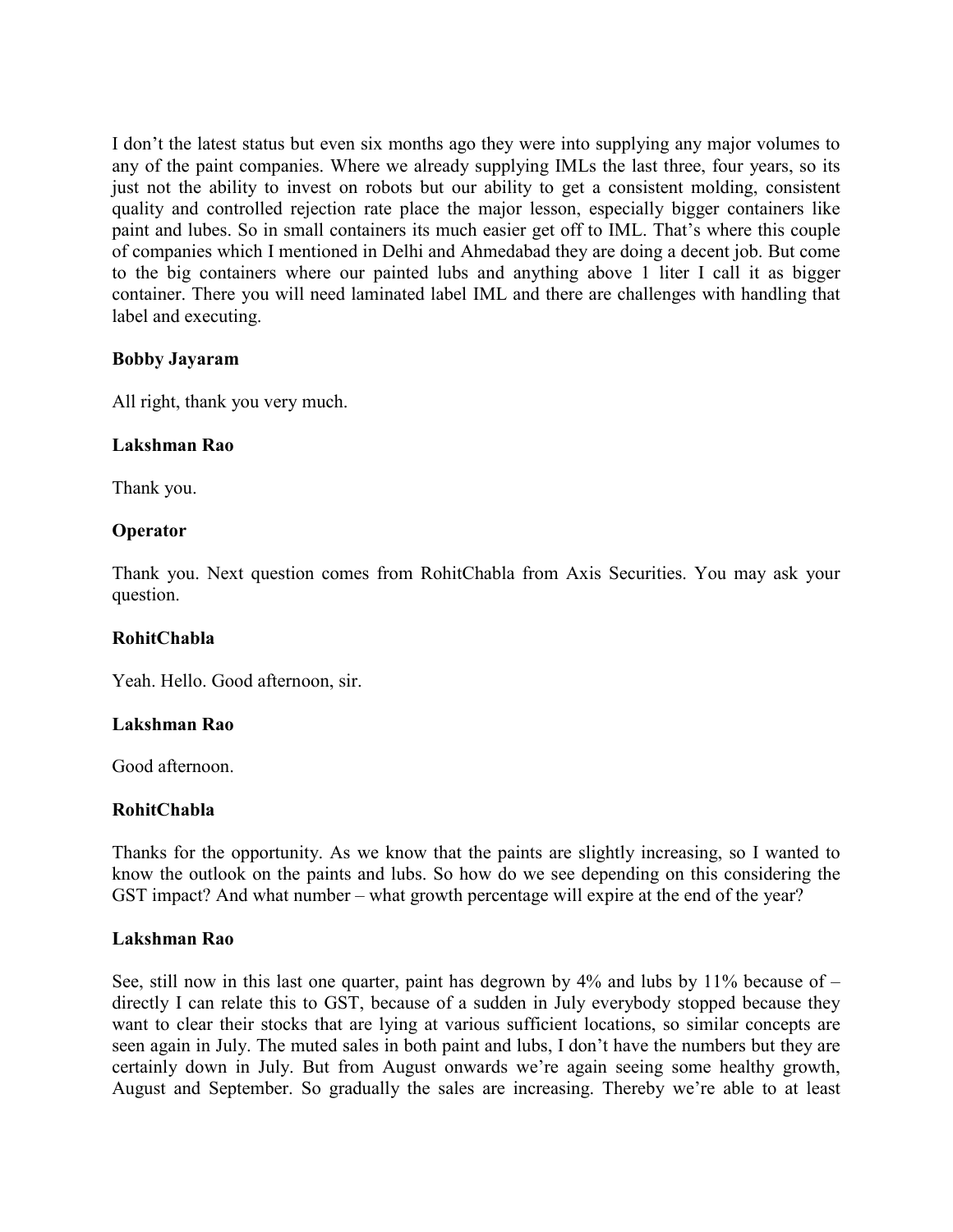recover the losses of June and July. So the first half of the year for paint and lube it could be a neutral year or it could be a zero kind of growth. But going forward, this cannot be stayed for long because the demand for paint directly not only related to the infrastructure development and real estate in the country, but also to the replacement demand of paint. So certainly it's going to shoot up in the second half is my guess.

So the whole year I'll be very happy if paint and lube at least together contribute a 5% to 6% growth, because in food and FMCG we already have 10-plus percent growth at delta. So together we can try to read some error on 15%, but they all depends upon how paint and lube will pan out in the next six months, I mean in the second half of the year, because first half is just I would say still negative but close to zero because improvement in August and September if it continues we would still see paints and lubs in the sub zero level. But if they take off in the second half, then the numbers could really improve the results.

# **RohitChabla**

Okay, okay. Thank you for this. And to see these numbers again at FY 2019 have two expansions?

# **Lakshman Rao**

2018-2019 expansions may not contribute significantly because that's the first year of getting into production. And all the teething troubles and they were expecting us to start first supplies in October 4 for Mysore and January 19 for Vizag. So I wouldn't consider any major numbers coming in 2018-2019 from these two plants. But the plants of thin wall and food which we are setting up now first phase in December and the second phase in June 2018 would be handsomely contributing. And RAK will be instead of a negative contributor in the current year could end up positive contributor in the year 2018-2019. So the next year could be more RAK and food and FMCG driven growth.

Followed by paint will be taking over in 2019-2020 because that is the year where Asian Paints both the plants will be operating its reasonable capacity utilization. But going forward food and FMCG also will continue to grow because of our new product interaction. Cadbury's created a lot of interest among MNCs. And I may not able to tell the names, but certainly with most of the MNCs, at least I can say five, six of them were in close talks to conclude product development.

So these will contribute to only up to six months because even if we start developing the malls now they get into production only from say January or February. But they will be like these opportunities every quarter at least one opportunity every quarter is good enough to take another 7% to 8% kind of annual growth coming from food and FMCG.

# **RohitChabla**

Okay, that's great. Sir, as you said that, we'll be expanding from 1,400 to 50,000 tonnes. Till June next year what will be the capacity? 3,000 to how much will be expanding?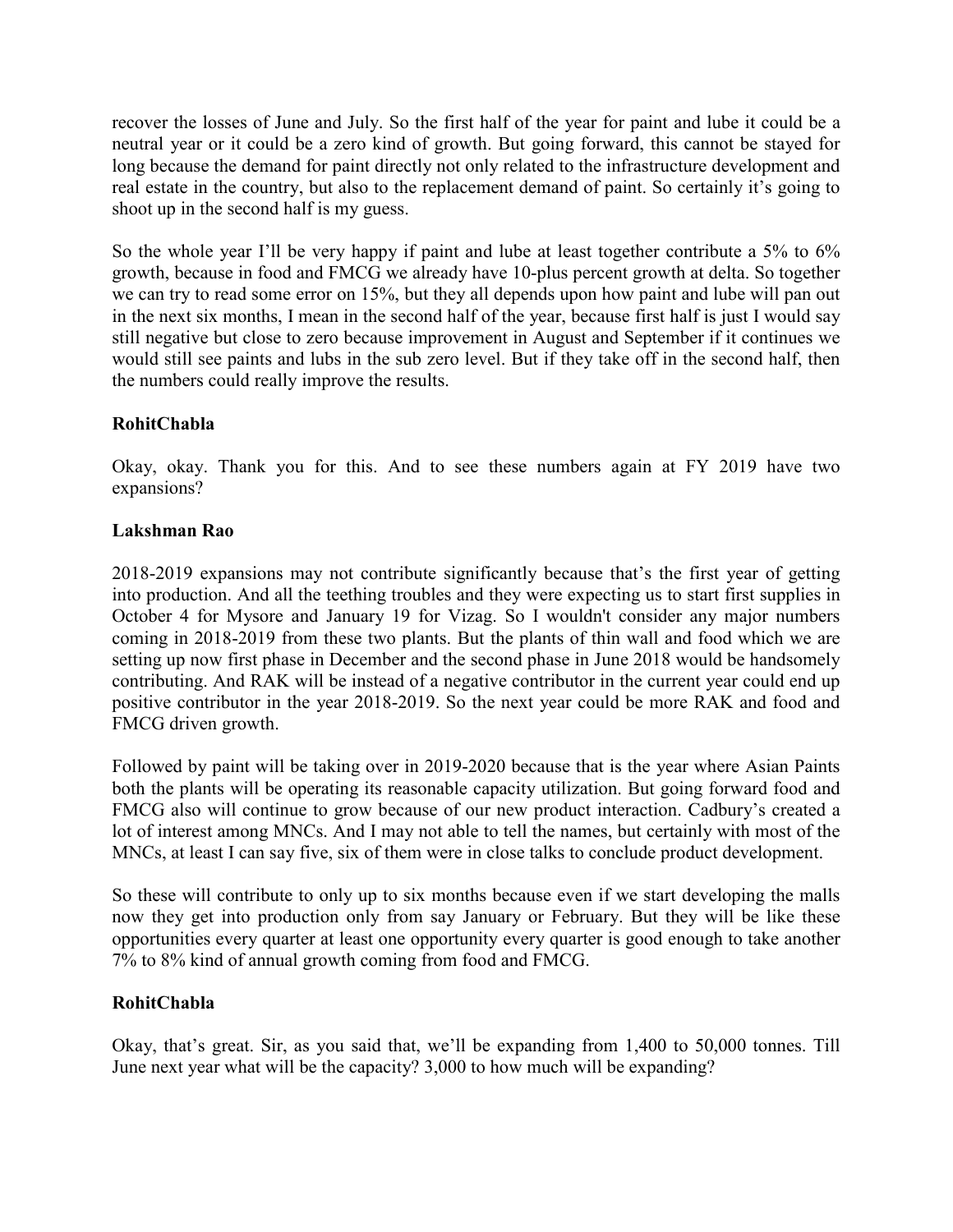See, current expansion is a major one, because here we're creating this hygienic facility of almost 25,000 square feet area and we're also adding very high end IML printing machine from Italy, it's just arriving in the end of September, install by end of September. So this is creating more of capacity and infrastructure for future. So next additions need not be huge, in the sense, next five let's say from 3,000 to 4,000 tons, the investment need not be like Rs. 20 crore by two that is Rs. 10 crore, it could be as low as Rs. 4 crore to Rs. 5 crore.

So the delta for expanding the capacities in thin wall also will be more what you say, I mean in terms of ATO asset on the ratio ATR it will be much better, because now the basic infrastructure is being built. The number seem to be high for the volume riser 1,400 to 3000 or 3,200. But coming forward in the next couple of years to make it from 3,000 to let's say 6,000 probably we don't need even Rs. 20 crore of investment. Do you understand?

### **RohitChabla**

Yes, yes, yes, not as far. Okay, thank you so much, sir. Yeah.

### **Lakshman Rao**

Thanks.

## **Operator**

Thank you. [Operator Instructions] Next question comes from KamleshKotak from Asian Market. You may speak.

### **KamleshKotak**

Good afternoon, sir.

### **Lakshman Rao**

Good afternoon.

### **Kamlesh Kotak**

Sir, so what will be about total capacity post this expansion of foreign FMCG?

### **Lakshman Rao**

Now currently we're at around 13,000 tons. This is small addition of about 2,000, about 32,000.

### **Kamlesh Kotak**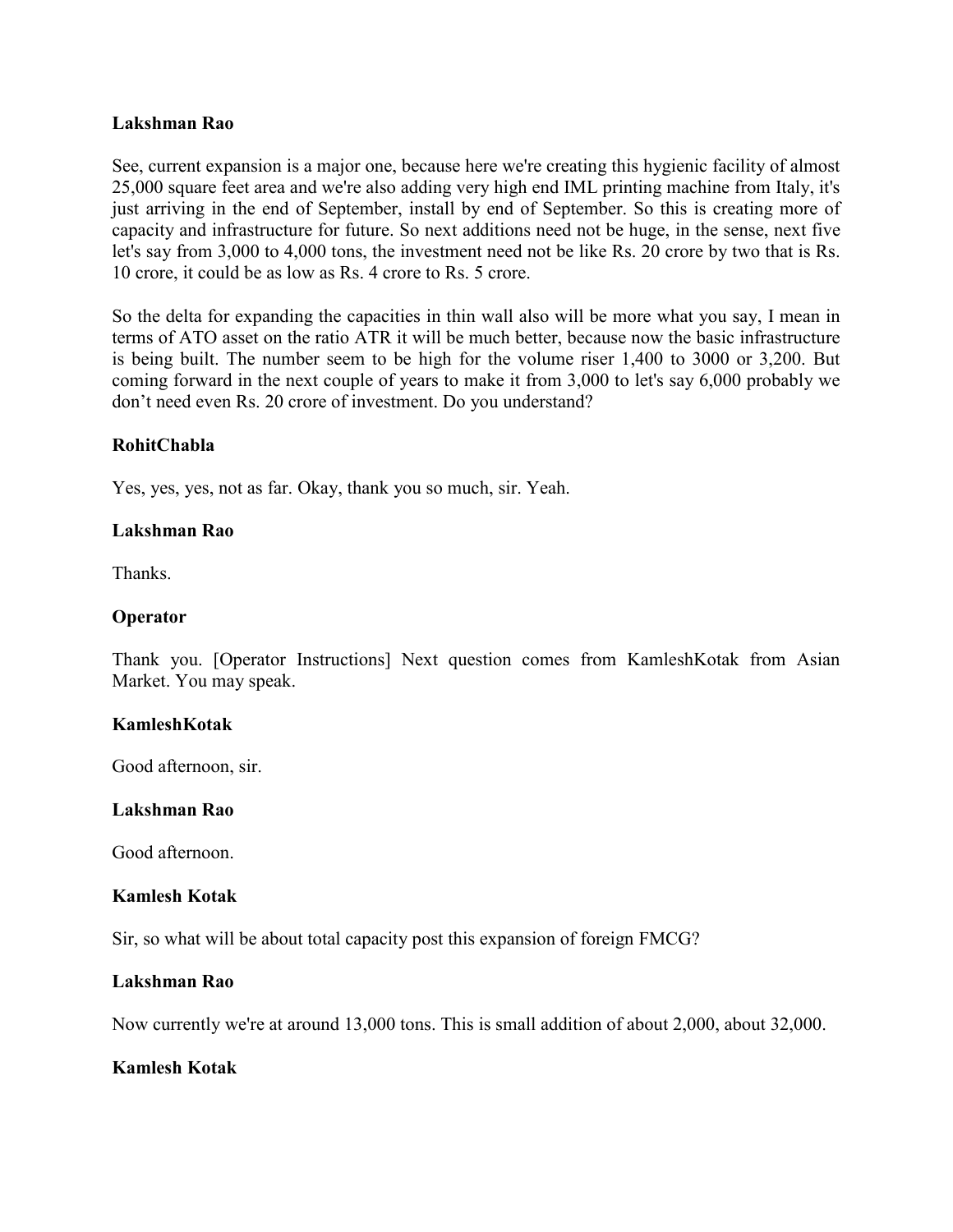And how may robotics we would have?

### **Lakshman Rao**

Now currently we're adding another 10 robots, four of them from outside and six of them are made in house by June, then will be operative. Some of them are getting operative in December itself, half of them and there are many how could we going into production from the [indiscernible] (27:28) See what happens Kamlesh is sometimes the capacity addition of injection molding and robotics are fairly fast. If we get couple of deals done with MNCs with whom we're talking probably we may add them all of them by January, not waiting till June, because the delivery period of injection molding and robotics is hardly three to four months.

#### **Kamlesh Kotak**

Okay.

#### **Lakshman Rao**

So but we kept the outer line of June completely go on to screen. It could happen little earlier depending upon the deal could fresh.

### **KamleshKotak**

So with this 10 more robots, total robo will be how many sir all over the company?

### **Lakshman Rao**

Really last count it could be 55 maybe, 55, 56 robots.

### **KamleshKotak**

Okay, fine. And sir, I don't know whether you give the volume number for this quarter and the breakup of point…

#### **Lakshman Rao**

It is 4,900 tons.

#### **KamleshKotak**

And in terms of breakup paint you've been put how is it thus split this quarter?

#### **Lakshman Rao**

It was around 53% pink, 31% blue, and 16% food and sense.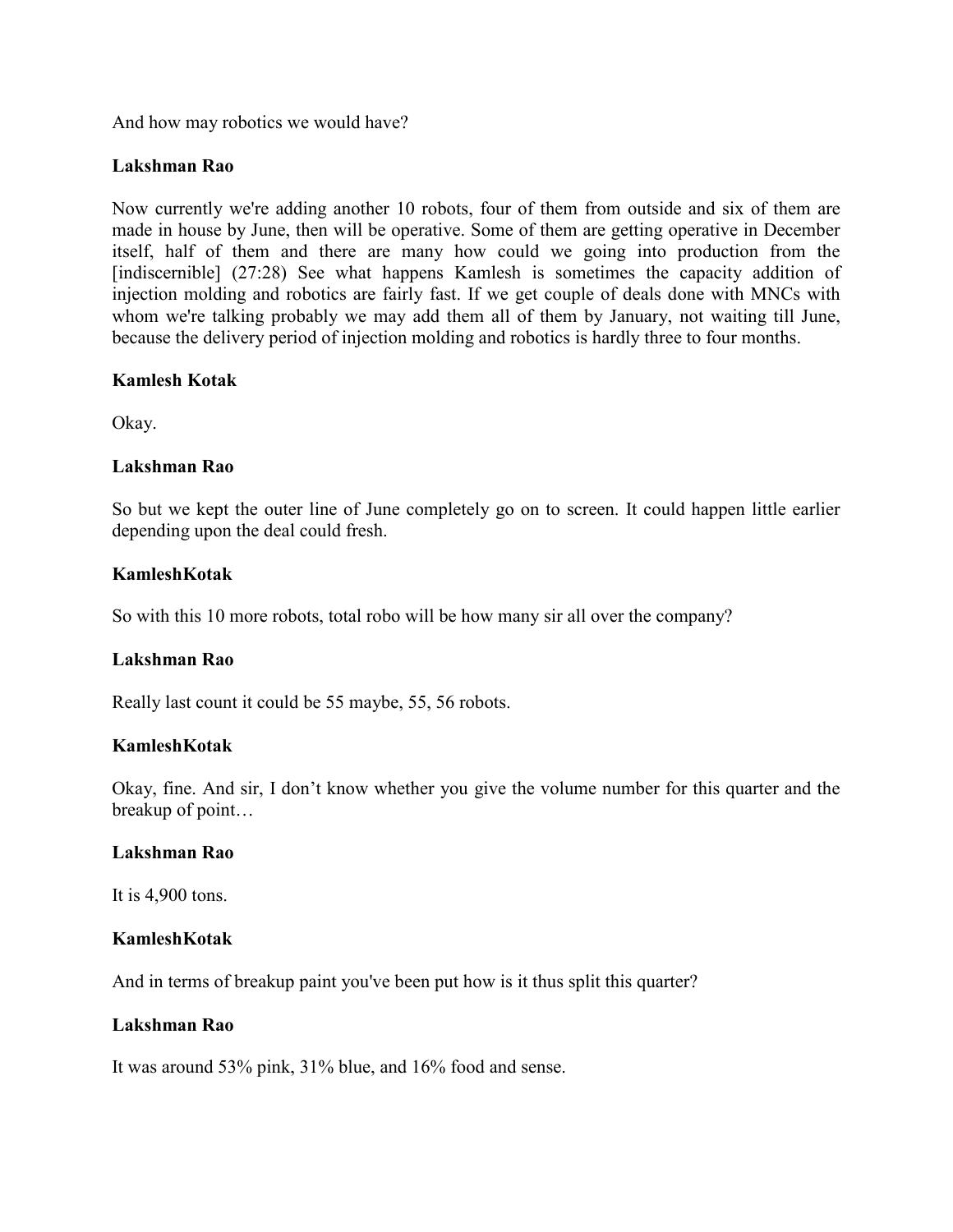# **Kamlesh Kotak**

Okay, versus how much it was last year same quarter sir?

# **Lakshman Rao**

Last year Q1 it was 58, 37 and 5.

## **Kamlesh Kotak**

Sorry, come again.

### **Lakshman Rao**

58.

**Kamlesh Kotak** 

Okay.

**Lakshman Rao** 

37.

### **Kamlesh Kotak**

Okay.

### **Lakshman Rao**

And 5.

# **Kamlesh Kotak**

Okay, okay. [Indiscernible] (28:57) at RIK as of now how many customers do we service number of customers?

### **Lakshman Rao**

More than 10, 12 class customers have started using at everybody testing our capabilities by giving small orders, which are now surely getting into volumes. So at least 10 to 12 claims are already there both in dairy and lubricant industry.

# **Kamlesh Kotak**

Okay.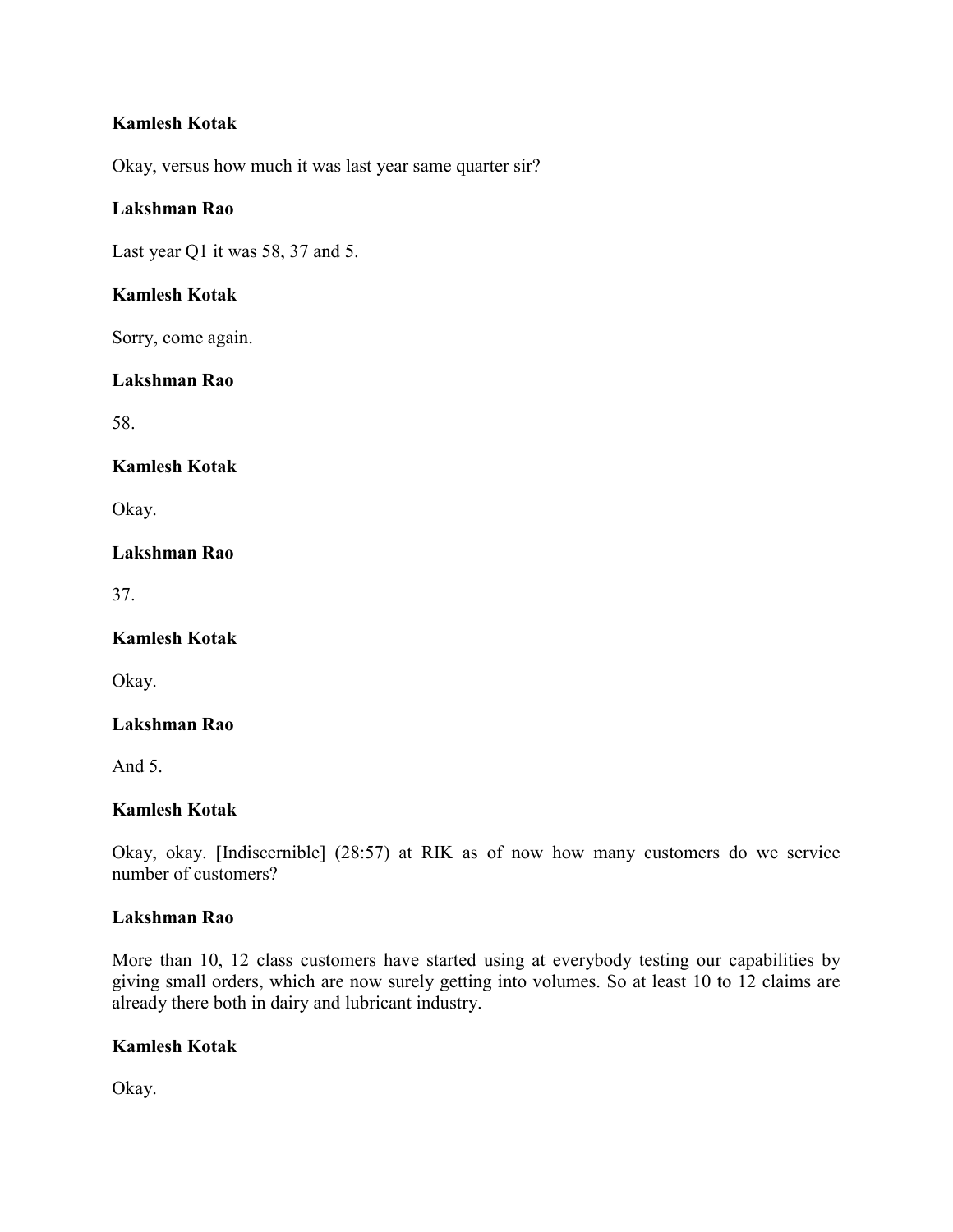And couple of then in the paint industry also.

## **Kamlesh Kotak**

Okay, that's great, okay. And sir, when you see domestic FMCG customers, how many customers now here we servicing all is FMCG and Ford…

### **Lakshman Rao**

There also we have more than 15, 20 clients, but half of them are 70% of all clear. Now the biggies are getting into IML, now as you know, GST has impacted everybody to relax and first look at business and supply chain. So that is one of the reasons why there was some delay in some of the decisions, which have been pending for last three, four months. But that GST in fact has been – slowly things are moving in the last few weeks. So otherwise there could have been much more editions during the last four, five months. Many people were little disturbed with GST, me itself and they're now again looking back at development and new product lines – new content and new packaging adoption.

[indiscernible]  $(30:29)$  is when situation demand for more concentration on a – obligation, all this began – they rather focus on it rather than new product line – new product changes. So that also is a indirect impact for delay, otherwise I could have seen some more development already on hands. I think it will start now.

### **KamleshKotak**

And you said the pricing currently that 85 right.

### **Lakshman Rao**

Raw material, yes.

### **Kamlesh Kotak**

Yeah, which was how much average last quarter sir?

### **Lakshman Rao**

Last quarter average was 89.

### **Kamlesh Kotak**

And last quarter or same quarter last year.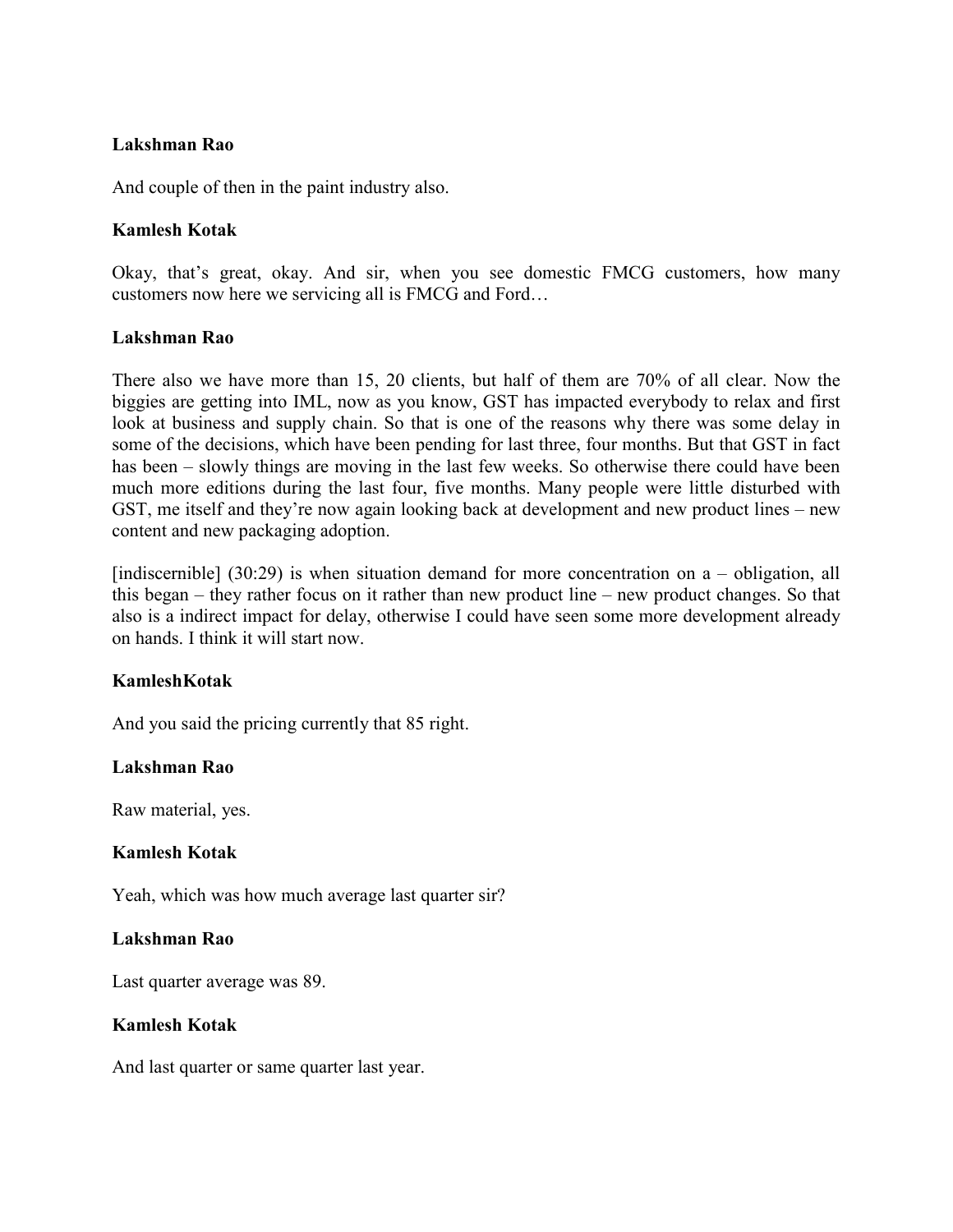Last one year, 1.5 year they've been varying between 84 to 90. Currently it is around 85.

## **Kamlesh Kotak**

Okay, all right. Okay, sir, that's it from my side. Thank you, sir.

## **Operator**

Thank you. Next question comes from Chintan Seth from Sameeksha Capital. You may ask your question.

## **Chintan Seth**

Yeah, thanks for taking my question, sir. So, if I look at your 2017 working capital cycle, which has been deteriorate a bit compared to historical 70, 80 days to 94 days. Any thought on how that number will be going forward or because of demand we had an impact…

### **Lakshman Rao**

Working capital is currently also the similar level Rs. 30 crore to Rs. 33 crore is the utilized funds – more than Rs. 70 crore available. So there's a little change in the working capital.

### **Chintan Seth**

Okay. I was just referring to our working cycle inventory data…

### **Lakshman Rao**

Determined to be around 70 days I think, the entire  $-68$ .

### **Chintan Seth**

Okay.

### **Lakshman Rao**

It is our collections cycle, but inventory if you had it is another 12, 13 days cycle.

### **Chintan Seth**

Okay. And you did mentioned about the capacity currently we will be going from Rs. 30,000 to Rs. 32,000, what will be our capacity we're setting up in Vizag and Mysore.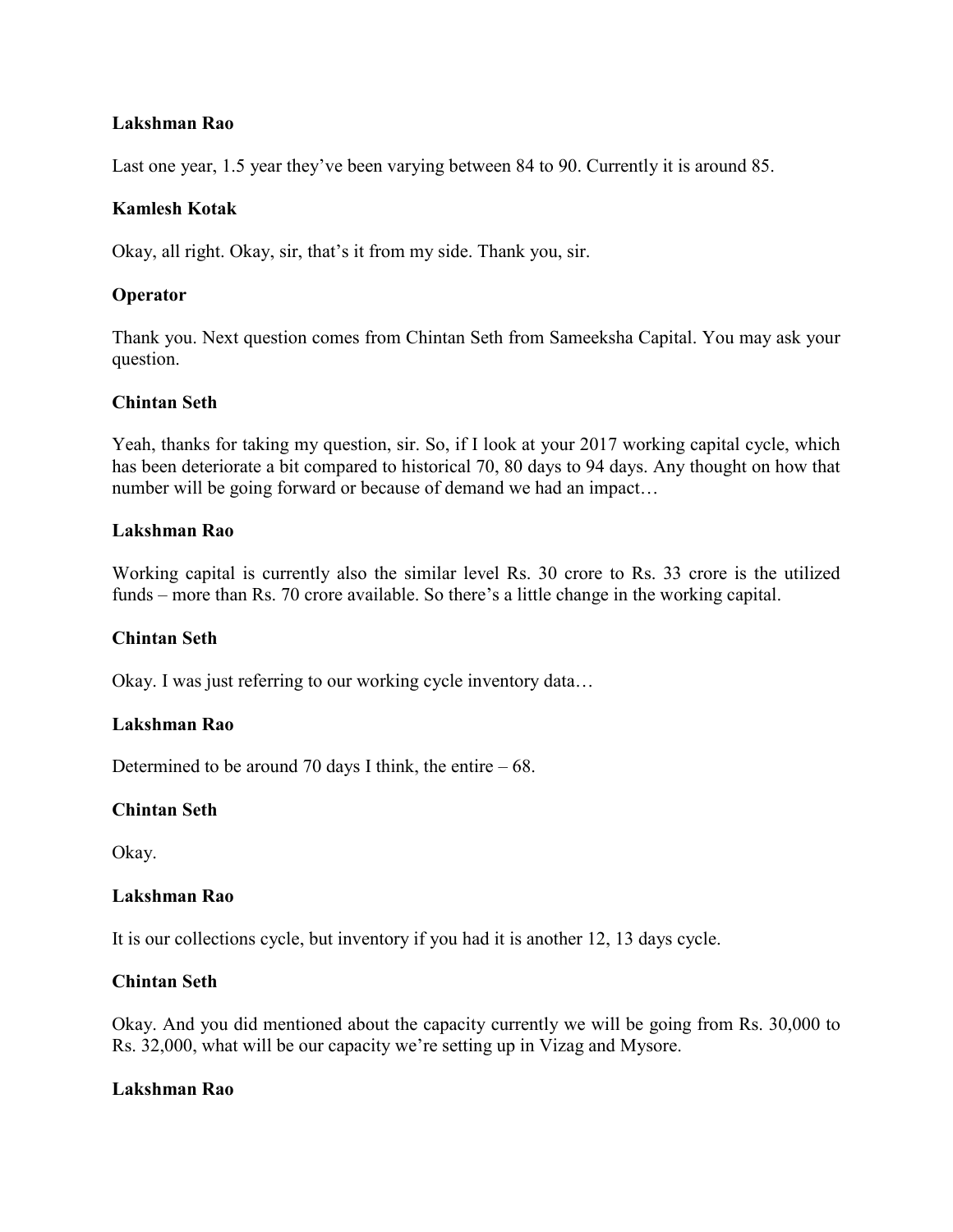Vizag and Mysore first phase is Rs. 3,500 each, somewhere around Rs. 3,000 to Rs. 3,500.

### **Chintan Seth**

And what can be this capability.

#### **Lakshman Rao**

That has to go up to together 14,000 tons in five years time, from 6,500 together they have to grow to 14,000 tons.

#### **Chintan Seth**

Okay. That is calibrated…

#### **Lakshman Rao**

By 21, 22 I think.

### **Chintan Seth**

Okay. And I was hearing – limited in terms of expansion either or we can scale up further.

### **Lakshman Rao**

That's what I explain to you. In Hyderabad, the major expansion is happening in the food and...

#### **Chintan Seth**

Correct.

#### **Lakshman Rao**

Where we are now creating basic infrastructure of printing capacity and building – land building, so whereas in future when we further expand from this 3,200 tons to say 4,000 or 5,000 tons, they'll be only addition machines and robots, which could be faster and with less investment.

#### **Chintan Seth**

From 3,200, how much we can add what 10,000…

#### **Lakshman Rao**

See the printing machine what we are now getting as capability to handle another four to five times kind of molding capacity.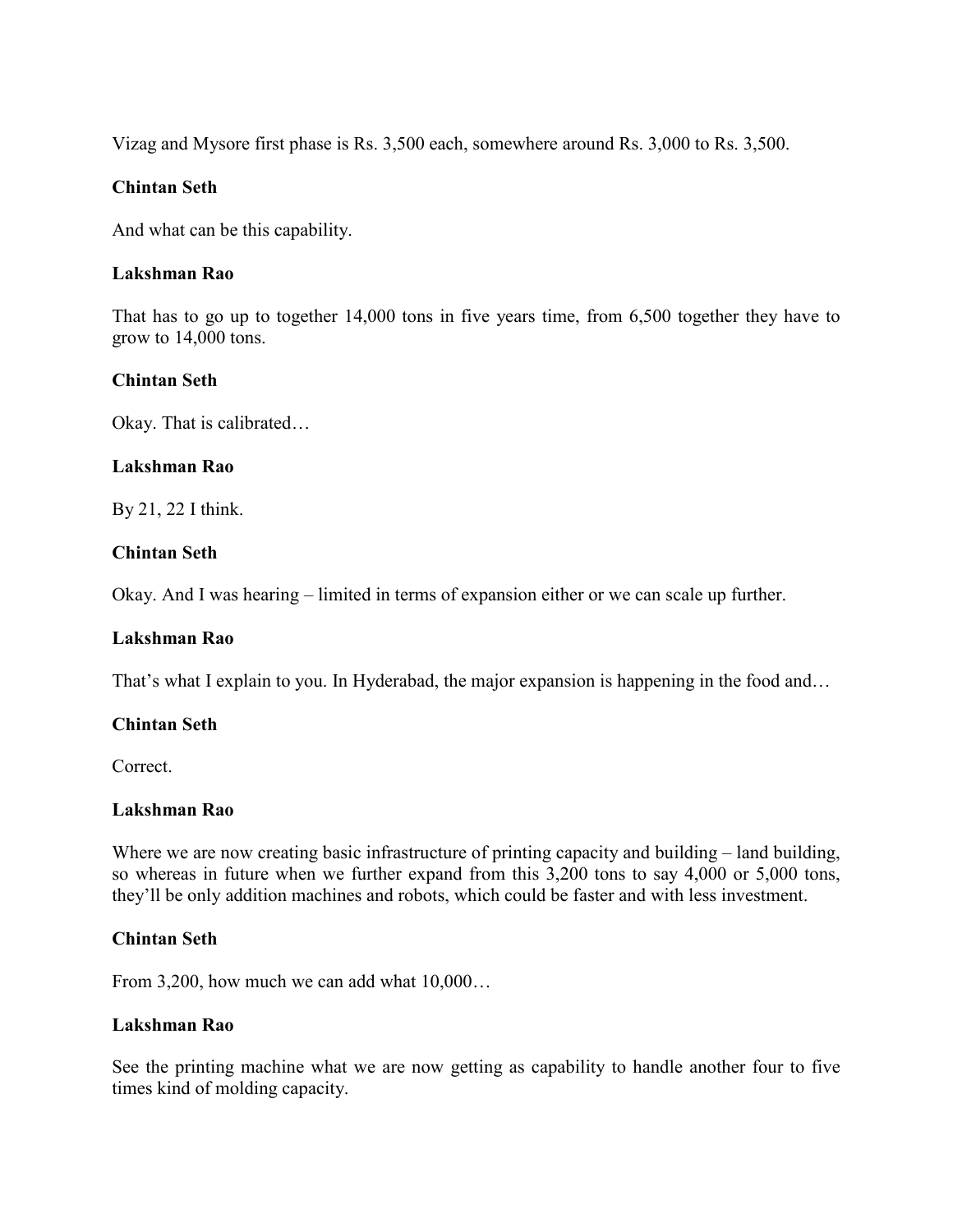# **Chintan Seth**

Okay.

## **Lakshman Rao**

That – from 3,000 even if we go to 10,000 tons, I don't need to add anymore printing machine investment. In this Rs. 25 crore on printing alone we are investing about Rs. 8 crore to Rs. 10 crore, including the land and building. So that Rs. 10 crore don't need to be invested for next at least three, four times of growth – so that is why this time, though the number of Rs. 25 crore looks bit, the addition to the volume is highly 2,000 tons. But coming forward, every 2,000 tons, probably would require investment of Rs. 6 crore to Rs. 7 crore or Rs. 8 crores maybe.

# **Chintan Seth**

Okay, okay. And on the realization front how are we seeing our relation improving from here, because if we see this quarter we saw 6% within our volume that we still able to grow at 6% on a oral value basis. So certainly our FMB has helped us to improve our realization, overall revenue realization. So going forward when we see our focus or growth driver for this year at least will be from FMB and Rock getting green at least they can't bottomely level. What kind of average realization we see growing from last year levels?

## **Lakshman Rao**

Realization means you mean EBITDA per kg?

# **Chintan Seth**

Revenue per ton – EBITDA you pre-new for ton now it is currently…

### **Lakshman Rao**

Per kg revenue is there on 172 average.

### **Chintan Seth**

Okay.

### **Lakshman Rao**

I'm sorry, IML and HDL is 189, overall is 172.

### **Chintan Seth**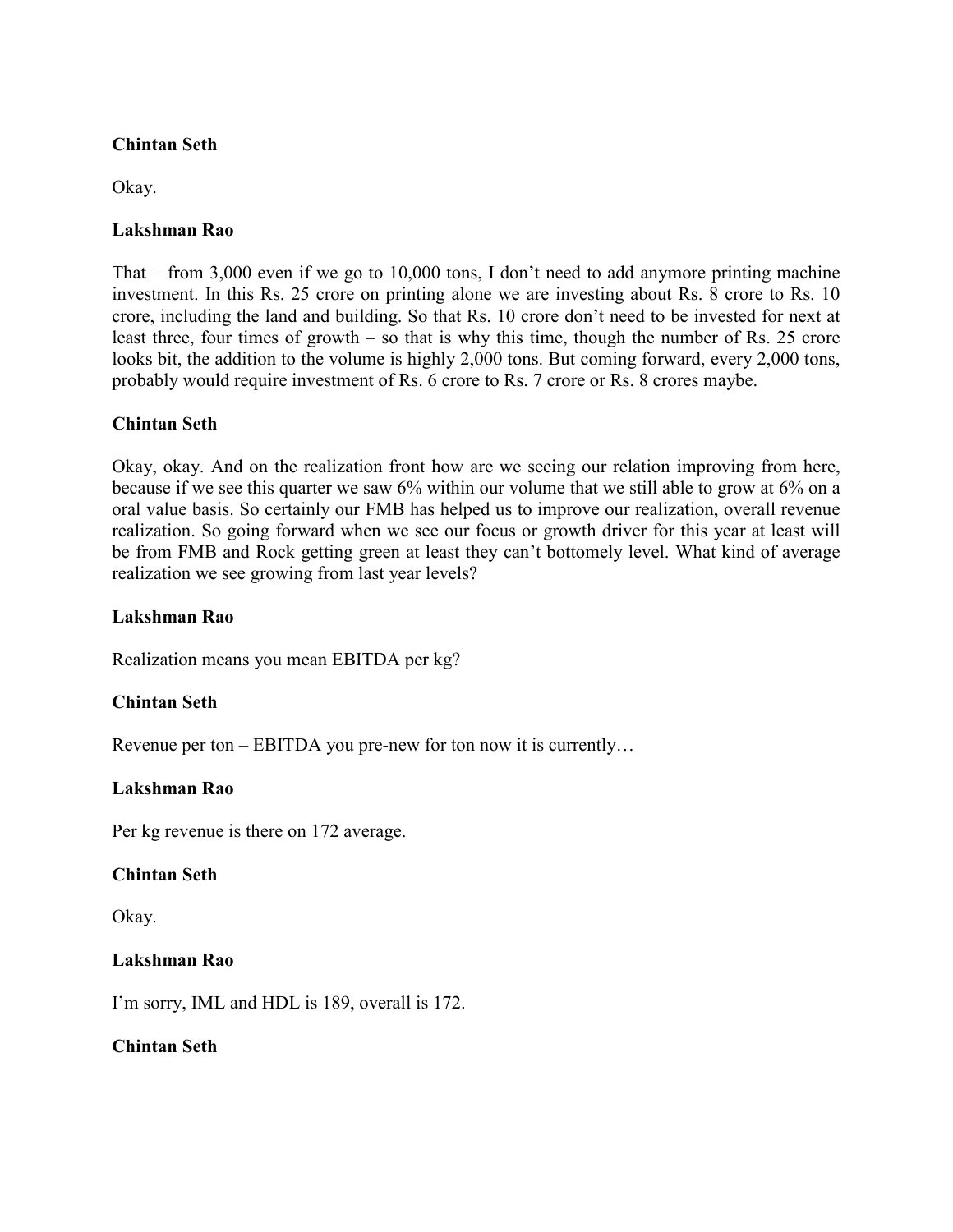Okay. Which we expect to reach because of the higher FMD, or we do expect this number to close to IML realization by November 2018?

# **Lakshman Rao**

Yes. That is what's our hope, and that's what is happening in the last few quarters. So as food in FMGC volumes grow to overall per kg realization it also will go up.

## **Chintan Seth**

And sir on the [indiscernible] (36:43) you mentioned that second half if they grow we can cover up the – we can at least match up the last year's growth – this year.

## **Lakshman Rao**

Yes, exactly. First half is gone because mainly the two months are hit June and July, but second quarter we might not end up with a negative growth, we are looking at a positive number, maybe 7% to 8% is possible if things go well in September. But going forward third and fourth quarter could be much better because the demand as to come in from paint and dupes they cannot keep their stocks at a zero level in the supply chain. So they have to bring in new.

## **Chintan Seth**

Or if you can help us speak the market share you have in the paints and dupes because there are many players who are supplying their packaging requirement, so overall…

### **Lakshman Rao**

Yeah, yeah. I would say our paints and dupe together we would have around 18% to 20% of the overall market size.

### **Chintan Seth**

Industry requirement.

### **Lakshman Rao**

In that if you again take a break – breakup maybe paint is only 15%, 16% whereas the dupe we maybe have higher 35%, 40%.

### **Chintan Seth**

Okay.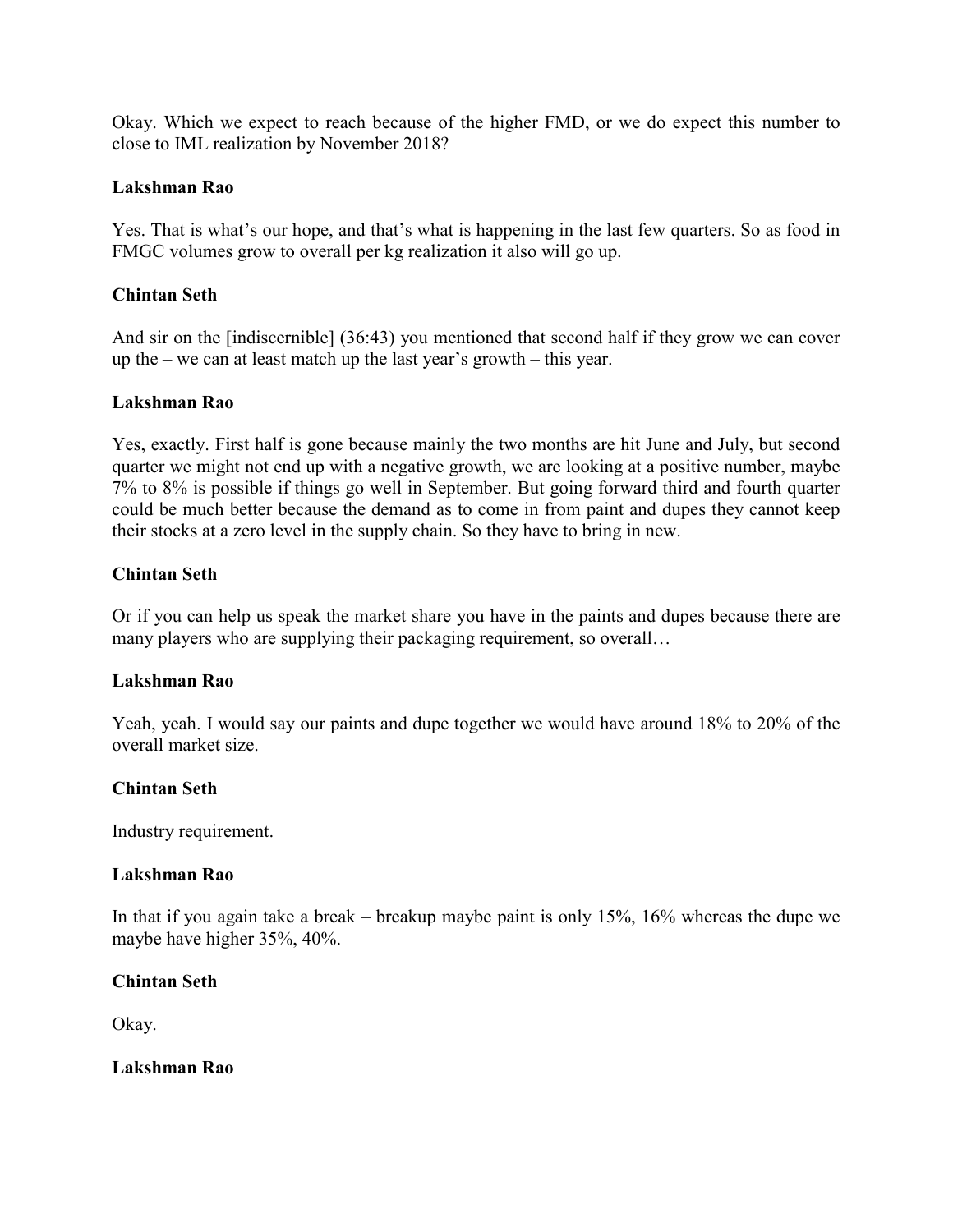But paint is a much bigger market compared to dupes.

## **Chintan Seth**

Okay, sir. I will get back into queue. Thank you.

## **Lakshman Rao**

Okay. Thanks.

## **Operator**

Thank you. Next question comes from AmanVij from Astute Investment. You may ask your questions.

## **AmanVij**

Good afternoon sir.

## **Lakshman Rao**

Good afternoon Aman.

## **AmanVij**

The first question is you mentioned that out of the 10 robs, few part in 4 and 6 was again house. So just wanted to understand, does it like the low-tech rob-free [indiscernible] (38:41) how does it – quite few manufacture everything…

### **Lakshman Rao**

No, no when there is a sudden requirement of robs and timeline phone tell us to make it our in house, we go for importing some of them. They could be complex, they could be same as what we are currently using. But the idea was more of timelines, because we have a limited capacity to manufacture and assemble robs. So there is a sudden rise now, because of many new Food  $\&$ FMCG projects we are envisioning and expecting. So that is why I said, out of last the 10, which we added in the last six, seven months about four or five, I don't remember or some are from abroad and remaining five were made in house.

### **AmanVij**

And the cost instead as of today it will be how much?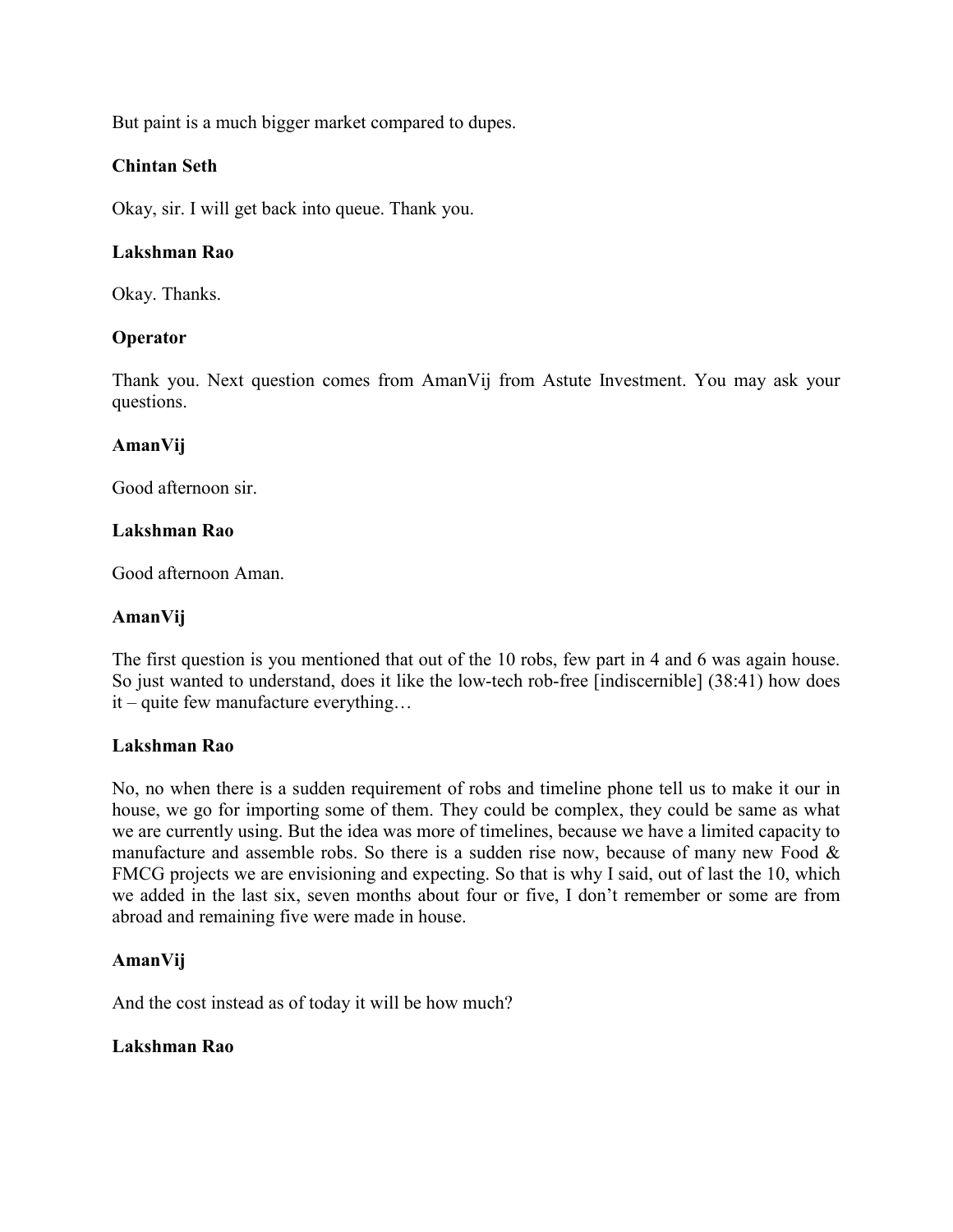Cost different is still is consumable, it is at least let us say, if the imported price from Taiwan or Hong Kong or even China is around Rs. 30 lakh, 32 lakh we make it at least around Rs. 18 lakh to Rs. 20 lakh – Rs. 16 lakh to Rs. 20, lakh depending upon the complexity.

# **AmanVij**

Okay, but we…

# **Lakshman Rao**

If we go for a European robo it could be as the expenses are Rs. 50 lakh plus.

# **AmanVij**

Okay. So the four, five we bought we would have paid that much higher.

# **Lakshman Rao**

Yes.

# **AmanVij**

Okay. Thank you for that. The second question is regarding last con-call, you were talking about sippers, so any update on that you were saying in three-fourth…

# **Lakshman Rao**

Yes. Sippers with PVR and other sellers are added. They were also – entire GST has put them in a kind of the confusion, because they require the supplies to be made to varies location in small quantities. So the challenge is they have to use some courier system from Hyderabad to see the sippers reach varies theatres across the country. So when they were about to take a decision this GST has come in and they were again taken a stop. Now they are again asking us to restart the whole development.

So one of there is, what I stated in my call previously in my talk and the last few minutes ago. How GST has impacted is – one is this. Because nobody knows how it's going to be and what would be percentage and how will bear and how the cinema halls have to be serviced from a central point. Now that there is some clarity, everybody is now moving. So probably in next six months, by the second phase which is June, I said sippers will be definitely there.

# **AmanVij**

And what kind of volumes, you're expecting and say by end of this year, FY2018?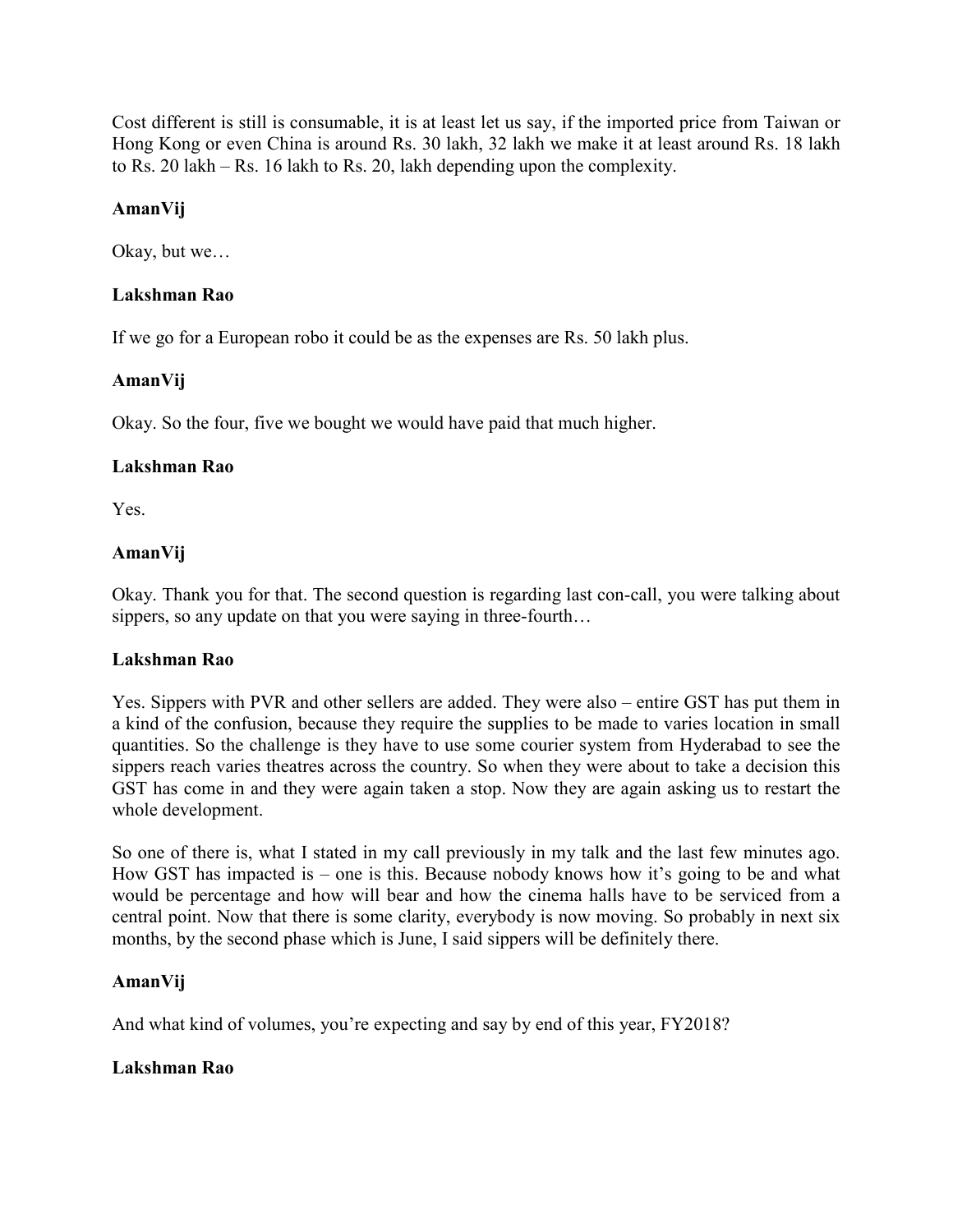For food and FMCG?

# **AmanVij**

Sippers, specifically?

# **Lakshman Rao**

Sippers, I don't think in this year, they will contribute any major numbers, because if we start development now, but the time, we really start commercial production and supply, it would be March. So this year, I don't expect sippers to be any contributor. It would be next year, they can and they catch up – I mean how they will be response in the market, I can't really guess. But the capacity what we're now going to start is about Rs.1 crore sippers per annum. That's about it, Rs.10 croreturnover, if it all sold. But that can be doubled or tripled, based upon how the market responses. So we have to wait and see.

# **AmanVij**

Sure, sir. But these will be less than 1 litre, right? So won't there be more competition…

# **Lakshman Rao**

Yes. It is 400ml and 600ml.

# **AmanVij**

Yes. So my question was you were talking about in less than 1 litre, there are good number of competitors from Ahmedabad and all those regions. So won't there be competition for this kind of product.

### **Lakshman Rao**

Yes. There could be but when this kind of volume as product are brought by PVR or other Cineplex companies, they will be looking at the strength of the company ability to supply variety of IML, the container, because every movie will be using different art work, different pictures of the hero or titles are whatever. So the ability to produce variety of IML quickly and supply them across the country that kind of strengths, I don't think the small players can show to the clients.

So certainly there might beaters in the small market where there is somebody's wedding machine, they are selling sippers, there may be probably we will find competition. But in a organized setup, we will definitely have a upper hand, because the die cutting and making a new label every month, variety of label is not possible and one of the reasons, why we are going for this Italian machine for IML label is, it's ability to take a shot prints and that to vary quickly.

The current machine, let say give us 7, 8 drums in a day, this machine give as many as 24 drums a day. That means changeovers, we can change quickly and get into a new label in ahours time,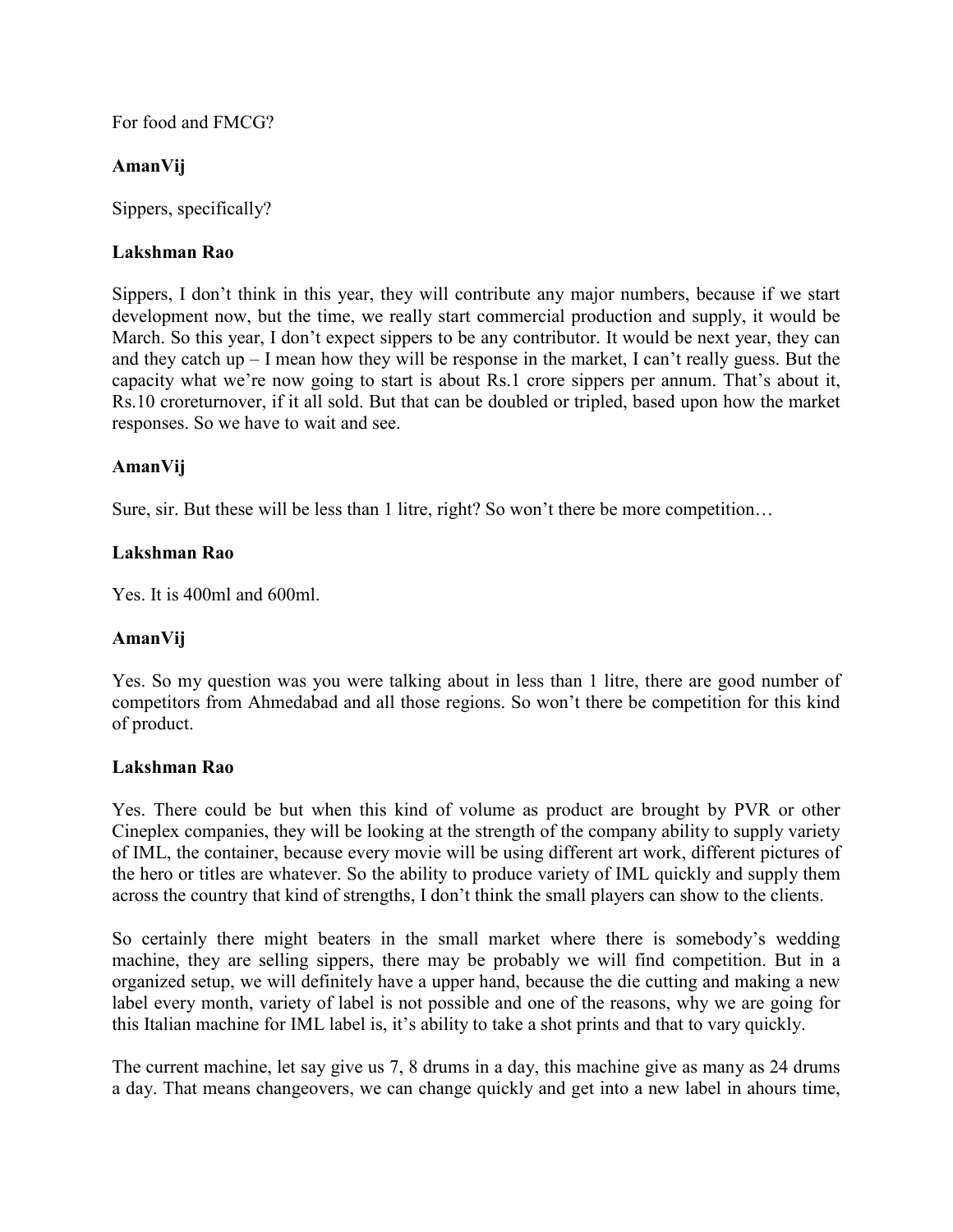with lesser investment on every SKU. So that's the kind of investments, we are making on the IML label production side, which is also an important point for us to grow food and FMGC.

### **AmanVij**

Sure. That helps. And the last question is on the new technology side, basically, we're hearing about biodegradable packaging. Is it possible first of all for our industry not be…

## **Lakshman Rao**

That's the very long shot. The biodegradable plastics are not even in the countries like Europe and U.S., Japan. They're not even come to 0.1% of entry or not even 0.01% of the entire consumption and there are still at a very nascent stage. I think next 5 to 10 years, there won't be any impact due to that kind of product coming in and in case they became the name of the industry, and we can adapt to that. It's a long shot.

## **AmanVij**

Okay, okay. And so next from IML will be first will be this oxygen barrier IML which you are talking about are is there something ?

### **Lakshman Rao**

Yes. Oxygen barrier IML is the second thing and we are also been talking about it. Now we have come to a stage where we have developed prototypes and submitted to couple to clients. And yes we are celebrating the decision as I said, last two three months has bee latest flow in decision making. I'm hoping coming forward in this quarter we may start the action barrier IML in a one form or other.

### **AmanVij**

Okay. Thanks for that. Thank you.

### **Lakshman Rao**

Thank you.

### **Operator**

Thank you.[Operator Instructions] We have Mr. Akhil Parekh, you may go ahead, sir.

### **Akhil Parekh**

So just few question, in term of CapEx or what, how much it will be in total for FY 2018 and FY 2019?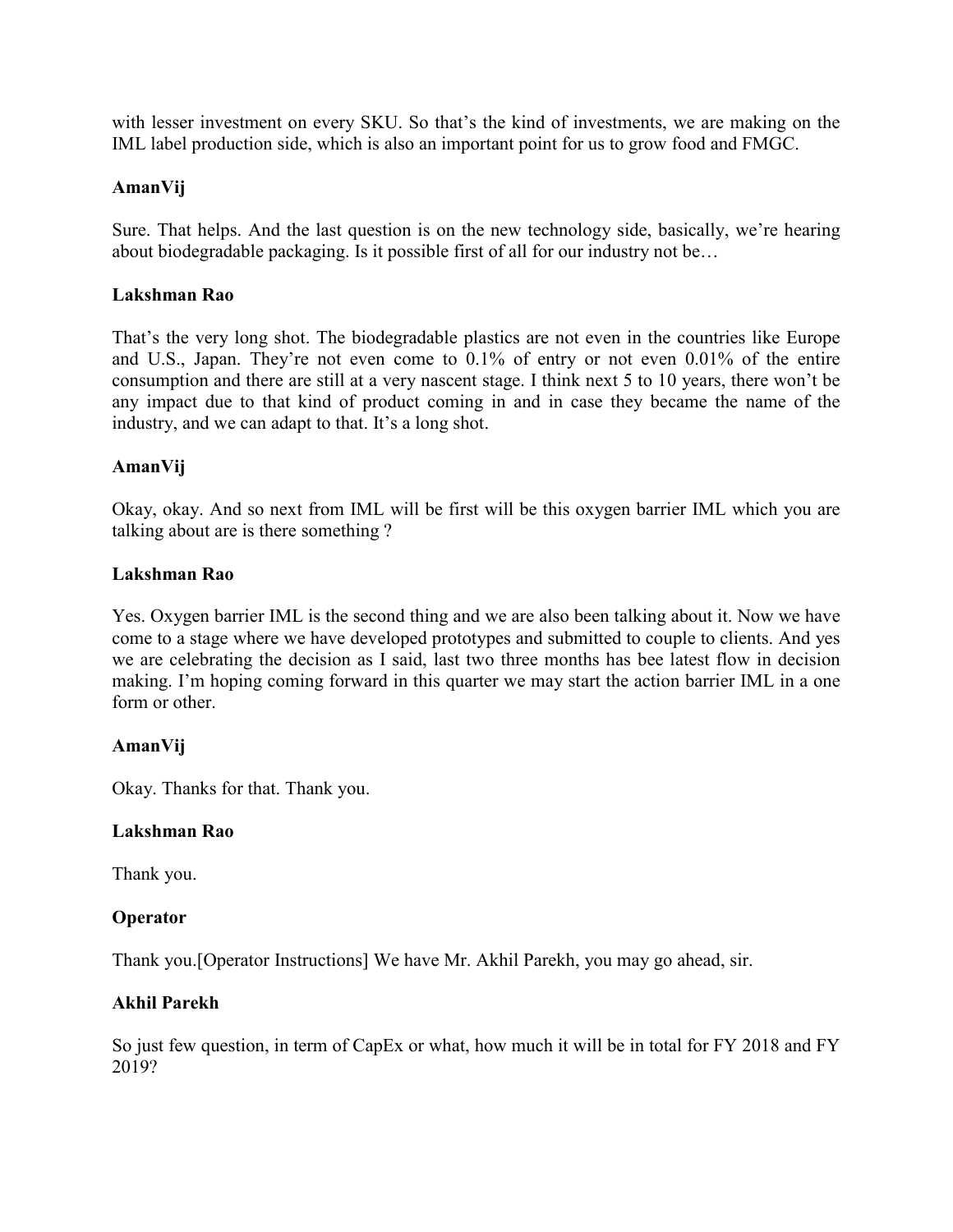In FY 2018 and FY 2019, there will considerable CapEx because of the two plants for Asian paints will be actively taken up, because now one land was acquired and some part of the building construction is planned in this current financial year, to return the 4 crore or 5 crore.

But the major investment of almost another 20 crores, 25 crore has to happen during the year 2018, 2019. And there maybe marginal few crores of investment in the present FMCC has the opportunities come up. So again we see a kind of 30 crore to 35 crores kind of CapEx during 2018, 2019, which is happening almost same level in this year also.

### **Akhil Parekh**

So in terms of IML user 54.5% and non-IML rest of 45.5 so its volume term of value term is it?

#### **Lakshman Rao**

It is value terms.

### **Akhil Parekh**

Has much to volume.

#### **Lakshman Rao**

As volume it is 49.2% is IML. And 50.8% or whatever is on it.

#### **Akhil Parekh**

So in terms of bit of a KG use aRs 33 per kg which we comes out in blended level. So would be able to give one segmented wise IML and non-IML, how much it would be?

#### **Lakshman Rao**

IML, non-IML per kg do you have number two.

### **Akhil Parekh**

Can you give me different…

#### **Lakshman Rao**

No, we didn't do it, you can send a email I will replay to you.

### **Akhil Parekh**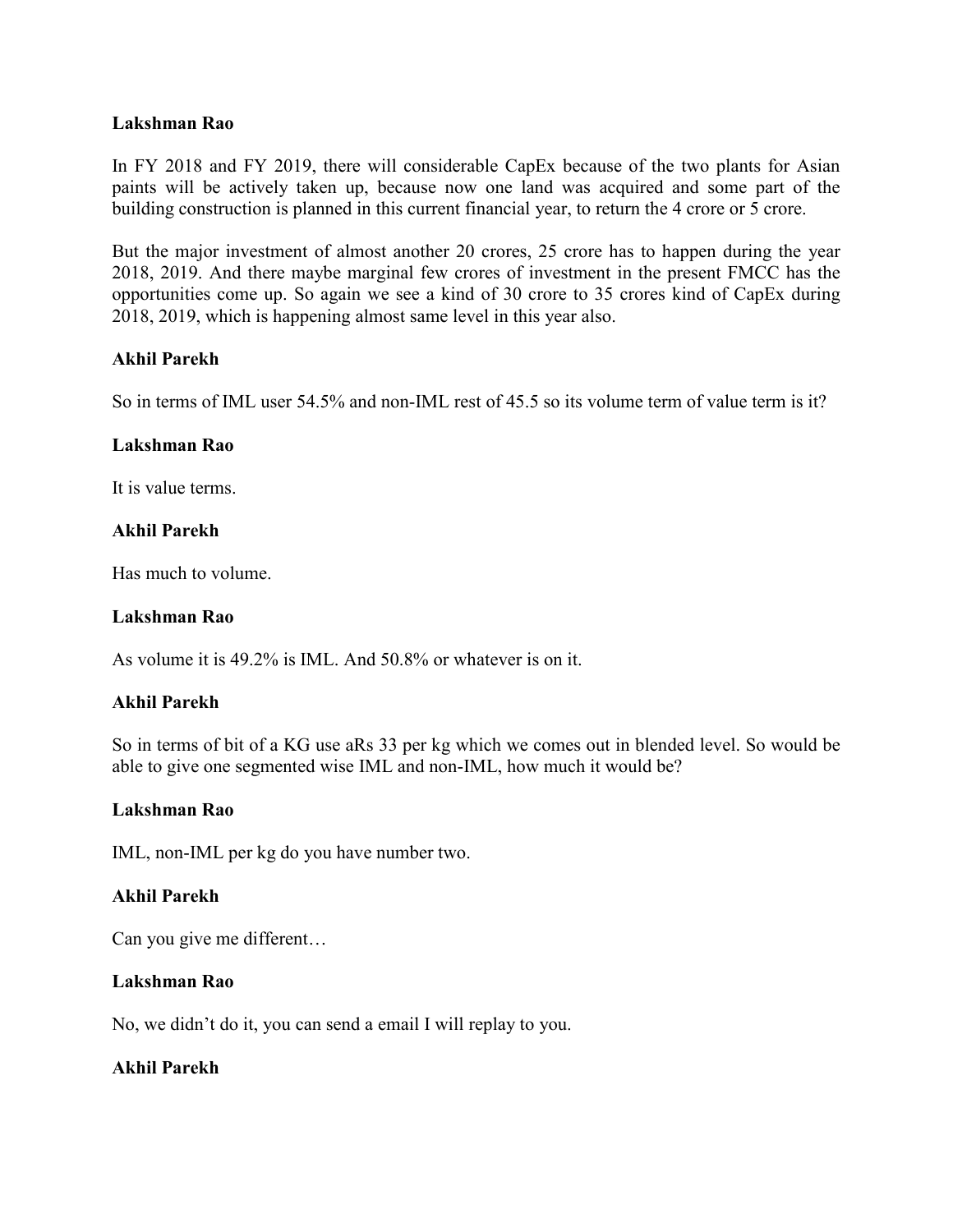Okay. And so RIK just last question on RIK how much capacity utilization we are expecting by end of FY 2018?

## **Lakshman Rao**

Now currently we are at 15% in the first quarter, and we expect that to reach at least 45%, 50%, 45% let's say by December. That is the level at which we be at 45%.

## **Akhil Parekh**

45% at the end of December.

### **Lakshman Rao**

Yeah, yeah.

## **Akhil Parekh**

Okay. So in label capacity we write all five million square meters right?

### **Lakshman Rao**

I don't have that number, because in square meters it is difficult to measure, but yeah you could be correct, but I don't really have that exact number.

### **Akhil Parekh**

Okay, all right. So that's all from my side. Thank you.

### **Operator**

Thank you. As there are no further question from the participants. I'll now hand over the conference to Mr. Akhil Parekh for closing comments. Over to you, sir.

### **Akhil Parekh**

I thank you all on behalf of Nirmal Bang Institutional Equities for joining the call. Thanks for Lakshman sir for joining the call. Sir will hand it over to you just for any closing remarks if you have any.

#### **Lakshman Rao**

Thank you very much for all the interest you all shown in our company and thanks for Nirmal Bang and the coordinators of this call. And thanks ones again to all the participants. Wish you all, have a good day. Bye. Bye Akhil.